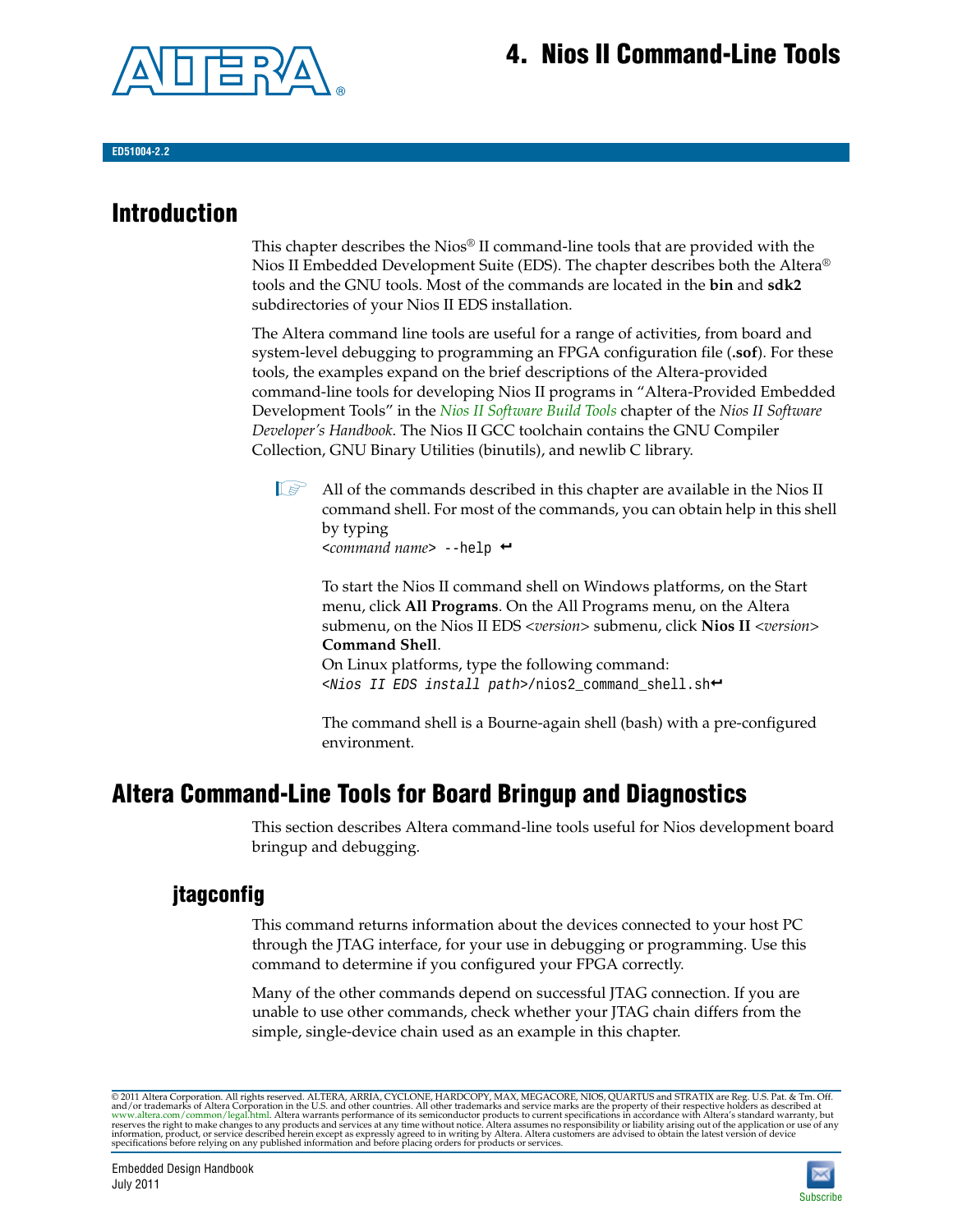Type jtagconfig --help from a Nios II command shell to display a list of options and a brief usage statement.

#### **jtagconfig Usage Example**

To use the jtagconfig command, perform the following steps:

- 1. Open a Nios II command shell.
- 2. In the command shell, type the following command: jtagconfig  $-n$

Example 4–1 shows a typical system response to the jtagconfig -n command.

#### **Example 4–1. jtagconfig Example Response**

```
[SOPC Builder]$ jtagconfig -n
1) USB-Blaster [USB-0]
   020050DD EP1S40/_HARDCOPY_FPGA_PROTOTYPE
      Node 11104600
      Node 0C006E00
```
The information in the response varies, depending on the particular FPGA, its configuration, and the JTAG connection cable type. Table 4–1 describes the information that appears in the response in Example 4–1.

**Table 4–1. Interpretation of jtagconfig Command Response**

| <b>Value</b>                    | <b>Description</b>                                                                                                                                                                                                               |
|---------------------------------|----------------------------------------------------------------------------------------------------------------------------------------------------------------------------------------------------------------------------------|
| USB-Blaster [USB-0]             | The type of cable. You can have multiple cables connected to your<br>workstation.                                                                                                                                                |
| EP1S40/ HARDCOPY FPGA PROTOTYPE | The device name, as identified by silicon identification number.                                                                                                                                                                 |
| Node 11104600                   | The node number of a JTAG node inside the FPGA. The appearance of a<br>node number between 11104600 and 11046FF, inclusive, in this<br>system's response confirms that you have a Nios II processor with a<br>JTAG debug module. |
| Note 0C006E00                   | The node number of a JTAG node inside the FPGA. The appearance of a<br>node number between 0C006E00 and 0C006EFF, inclusive, in this<br>system's response confirms that you have a JTAG UART component.                          |

The device name is read from the text file **pgm\_parts.txt** in your Quartus® II installation. In Example 4–1, the name is EP1S40/\_HARDCOPY\_FPGA\_PROTOTYPE because the silicon identification number on the JTAG chain for the FPGA device is 020050DD, which maps to the names EP1S40<*device-specific name*>, a couple of which end in the string \_HARDCOPY\_FPGA\_PROTOTYPE. The internal nodes are nodes on the system-level debug (SLD) hub. All JTAG communication to an Altera FPGA passes through this hub, including advanced debugging capabilities such as the SignalTap® II embedded logic analyzer and the debugging capabilities in the Nios II EDS.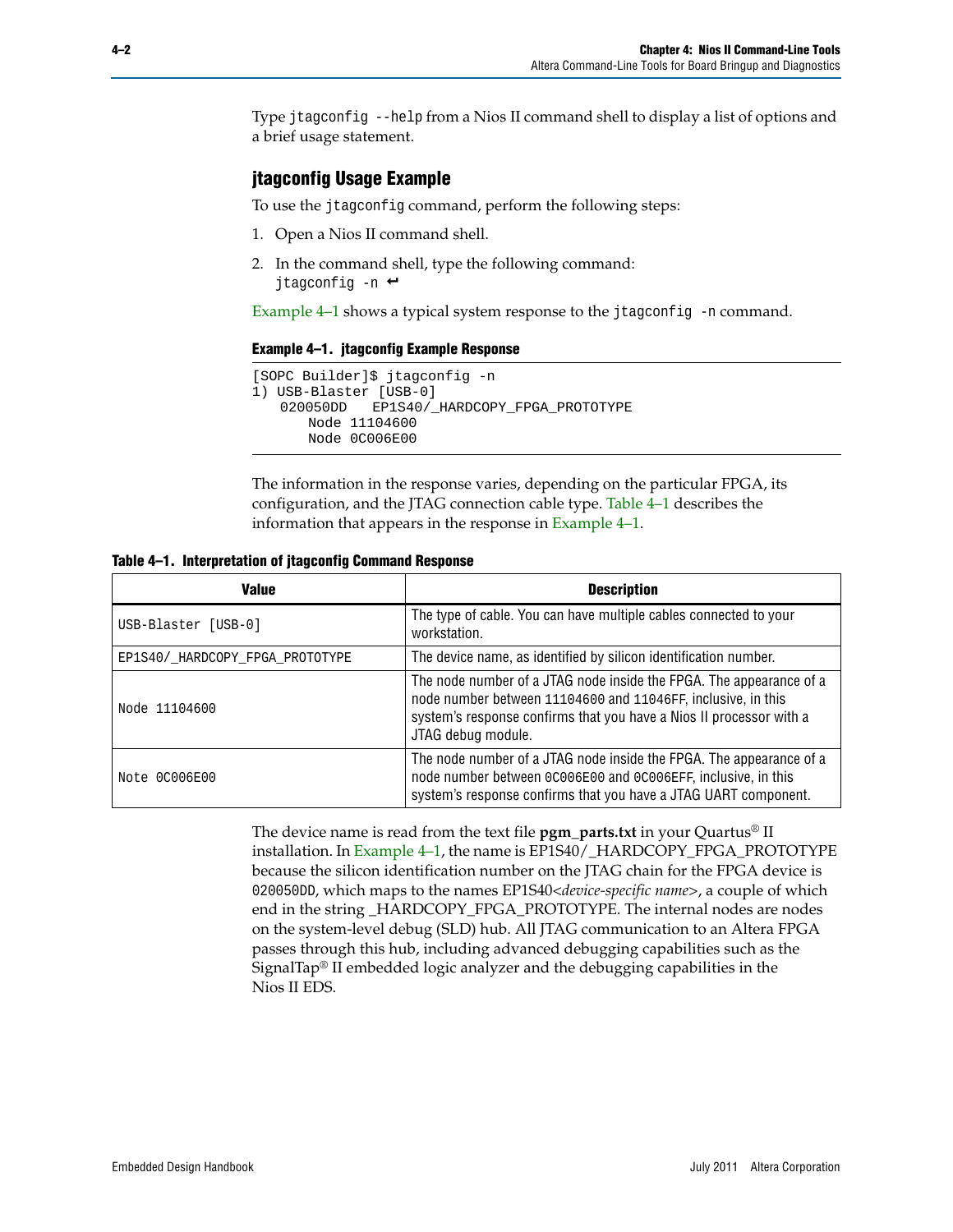Example 4–1 illustrates a single cable connected to a single-device JTAG chain. However, your computer can have multiple JTAG cables, connected to different systems. Each of these systems can have multiple devices in its JTAG chain. Each device can have multiple JTAG debug modules, JTAG UART modules, and other kinds of JTAG nodes. Use the jtagconfig -n command to help you understand the devices with JTAG connections to your host PC and how you can access them.

### <span id="page-2-0"></span>**nios2-configure-sof**

This command downloads the specified **.sof** and configures the FPGA according to its contents. At a Nios II command shell prompt, type nios2-configure-sof --help for a list of available command-line options.

 $\Box$  You must specify the cable and device when you have more than one JTAG cable (USB-Blaster™ or ByteBlaster™ cable) connected to your computer or when you have more than one device (FPGA) in your JTAG chain. Use the --cable and --device options for this purpose.

#### **nios2-configure-sof Usage Example**

To use the nios2-configure-sof command, perform the following steps:

- 1. Open a Nios II command shell.
- 2. In the command shell, change to the directory in which your **.sof** is located. By default, the correct location is the top-level Quartus II project directory.
- 3. In the command shell, type the following command: nios2-configure-sof  $\leftrightarrow$

The Nios II EDS searches the current directory for a **.sof** and programs it through the specified JTAG cable.

#### **system-console**

The system-console command starts a Tcl-based command shell that supports low-level JTAG chain verification and full system-level validation.This tool is available in the Nios II EDS starting in version 8.0.

This application is very helpful for low-level system debug, especially when bringing up a system. It provides a Tcl-based scripting environment and many features for testing your system.

The following important command-line options are available for the system-console command:

- The --script=*<your script>*.tcl option directs the System Console to run your Tcl script.
- The --cli option directs the System Console to open in your existing shell, rather than opening a new window.
- The --debug option directs the System Console to redirect additional debug output to **stderr**.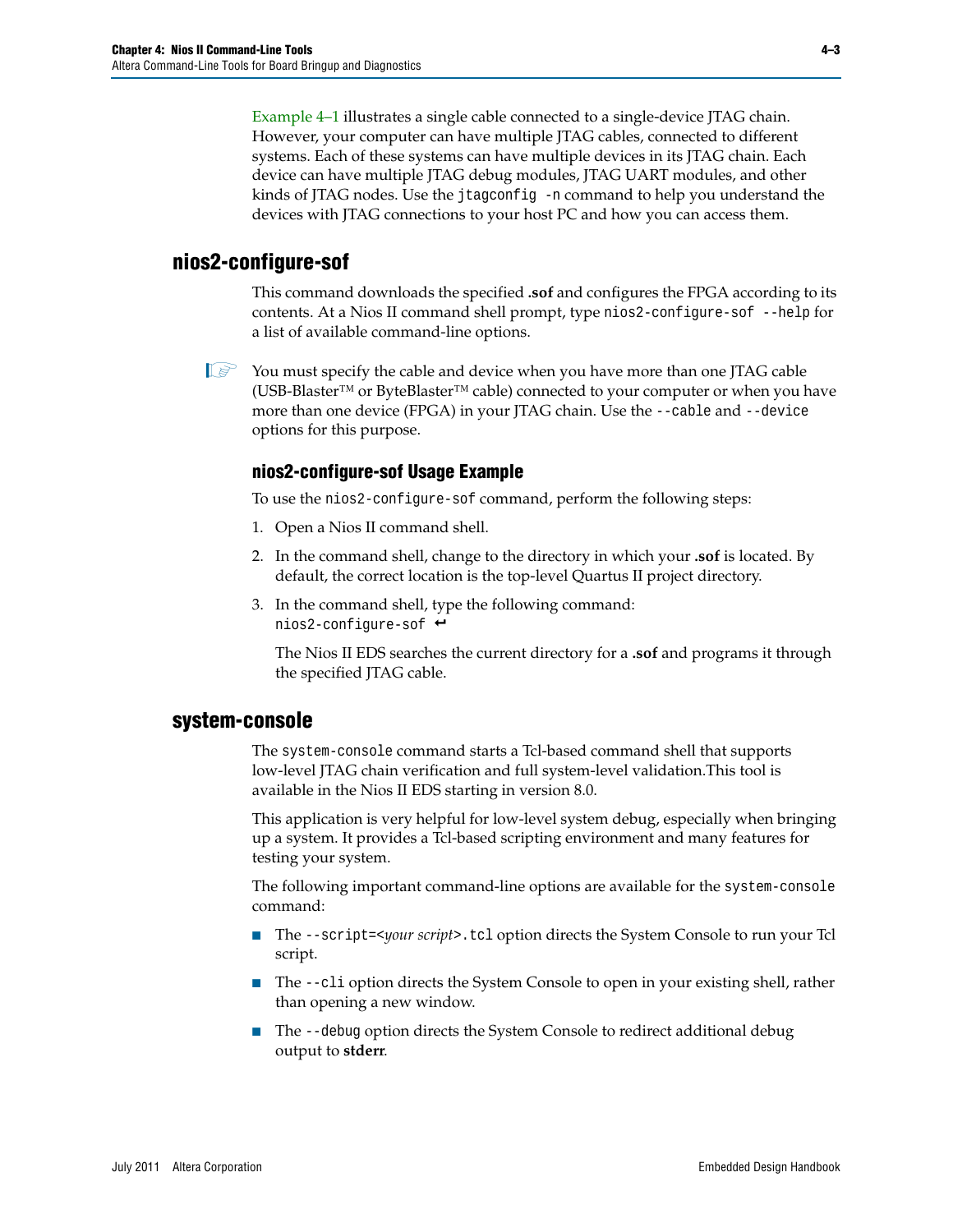- The --project-dir=<*project dir*> option directs the System Console to the location of your hardware project. Ensure that you're working with the project you intend—the JTAG chain details and other information depend on the specific project.
- The --jdi=<*JDI file*> option specifies the name-to-node mapping for the JTAG chain elements in your project.
- For System Console usage examples and a comprehensive list of system console commands, refer to *[Analyzing and Debugging Designs with the System Console](http://www.altera.com/literature/hb/qts/qts_qii53028.pdf)* in volume 3 of the *Quartus II Handbook*. On-line training is available at [http://www.altera.com/training.](http://www.altera.com/education/training/courses/OEMB1117)

## **Altera Command-Line Tools for Hardware Development**

This section describes Altera command-line tools useful for hardware project development. They are useful for all projects created with SOPC Builder, whether or not the project includes a Nios II processor.

### **quartus\_cmd and sopc\_builder**

These commands create scripts that automate generation of SOPC Builder systems and compilation of the corresponding Quartus II projects.

You can use these commands to create a flow that maintains only the minimum source files required to build your Quartus II project. If you copy an existing project to use as the basis for development of a new project, you should copy only this minimum set of source files. Similarly, when you check in files to your version control system, you want to check in only the minimum set required to reconstruct the project.

To reconstruct an SOPC Builder system, the following files are required:

- **<***project***>.qpf** (Quartus II project file)
- **<***project***>.qsf** (Quartus II settings file)
- <*SOPC Builder system>.sopc* (SOPC Builder system description)
- The additional HDL, BDF, or BSF files in your existing project

If you work with the hardware design examples that are provided with the Quartus II installation, Altera recommends that you copy each set of source files to a working directory to avoid modifying the original source files inadvertently. Run the script on the new working directory.

To create a flow that maintains only the minimum source files, perform the following steps:

- 1. Copy the required source files to a working directory, maintaining a correct copy of each source file elsewhere.
- 2. Change to this working directory.
- 3. To generate a **.sof** to configure your FPGA, type the following command sequence:

```
sopc builder --no splash -s --generate \leftrightarrowquartus_cmd <project>.qpf -c <project>.qsf r
```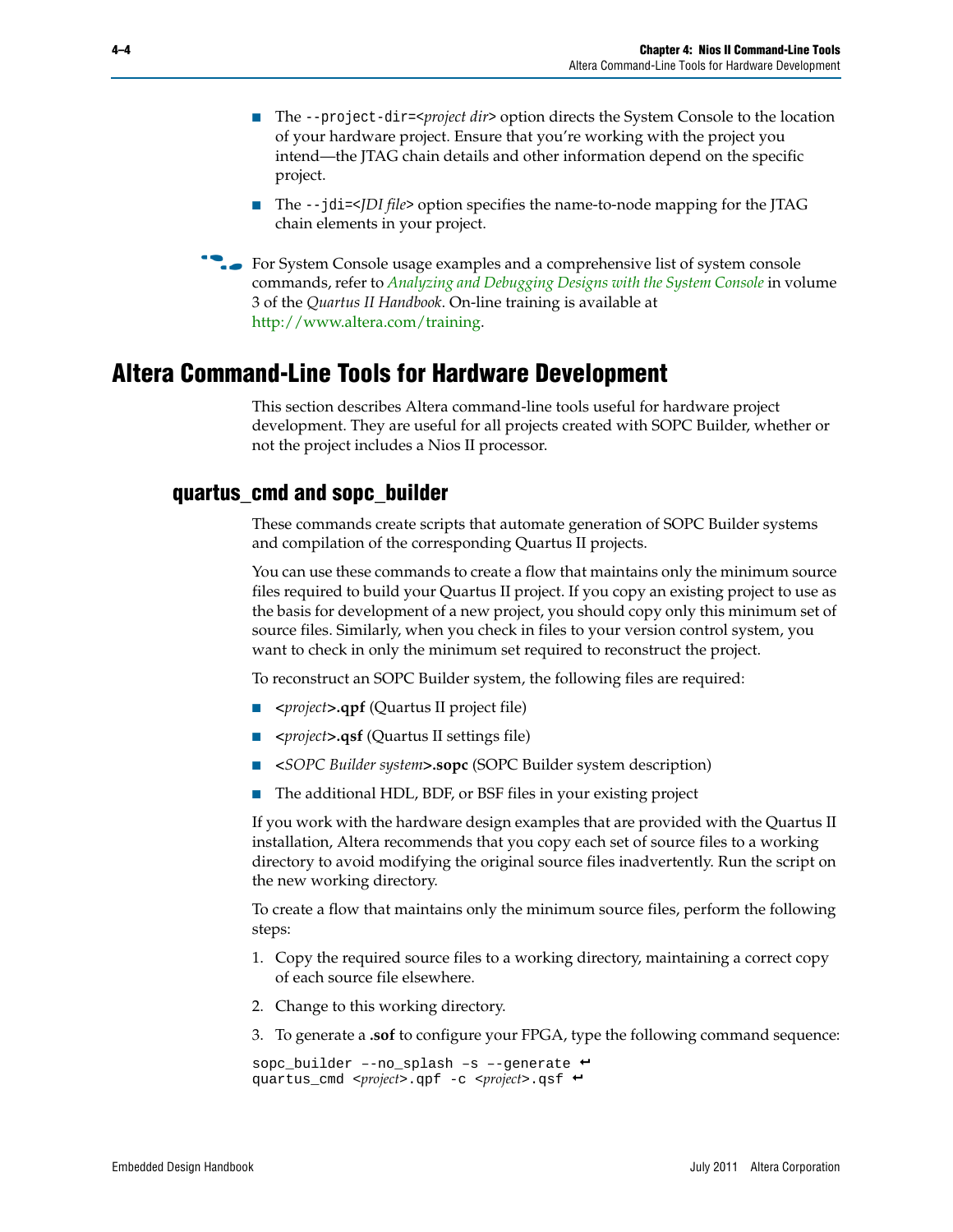The shell script in Example 4–2 illustrates these commands. This script automates the process of generating SOPC Builder systems and compiling Quartus II projects across any number of subdirectories. The script is an example only, and may require modification for your project. If you want to compile the Quartus II projects, set the COMPILE\_QUARTUS variable in the script to 1.

**Example 4–2. Script to Generate SOPC Builder System and Compile Quartus II Projects (Part 1 of 2)**

```
#!/bin/sh
COMPILE_QUARTUS=0
#
# Resolve TOP_LEVEL_DIR, default to PWD if no path provided.
#
if [ $# -eq 0 ]; then
   TOP_LEVEL_DIR=$PWD
else
   TOP_LEVEL_DIR=$1
fi
echo "TOP_LEVEL_DIR is $TOP_LEVEL_DIR"
echo
#
# Generate SOPC list...
#
SOPC_LIST=`find $TOP_LEVEL_DIR -name "*.sopc"`
#
# Generate Quartus II project list.
#
PROJ_LIST=`find $TOP_LEVEL_DIR -name "*.qpf" | sed s/\.qpf//g`
#
# Main body of the script. First "generate" all of the SOPC Builder 
# systems that are found, then compile the Quartus II projects.
#
#
# Run SOPC Builder to "generate" all of the systems that were found.
#
for SOPC_FN in $SOPC_LIST
do
   cd `dirname $SOPC_FN`
   if [ ! -e `basename $SOPC_FN .sopc`.vhd -a ! -e `basename $SOPC_FN .sopc`.v ]; then
      echo; echo
      echo "INFO: Generating $SOPC_FN SOPC Builder system."
      sopc_builder -s --generate=1 --no_splash
      if [ $? -ne 4 ]; then
          echo; echo
          echo "ERROR: SOPC Builder generation for $SOPC_FN has failed!!!"
          echo "ERROR: Please check the SOPC file and data " \
                    "in the directory `dirname $SOPC FN` for errors."
      fi
   else
      echo; echo
      echo "INFO: HDL already exists for $SOPC_FN, skipping Generation!!!"
   fi
   cd $TOP_LEVEL_DIR
done
#
 \mathsf{Continued...}#
```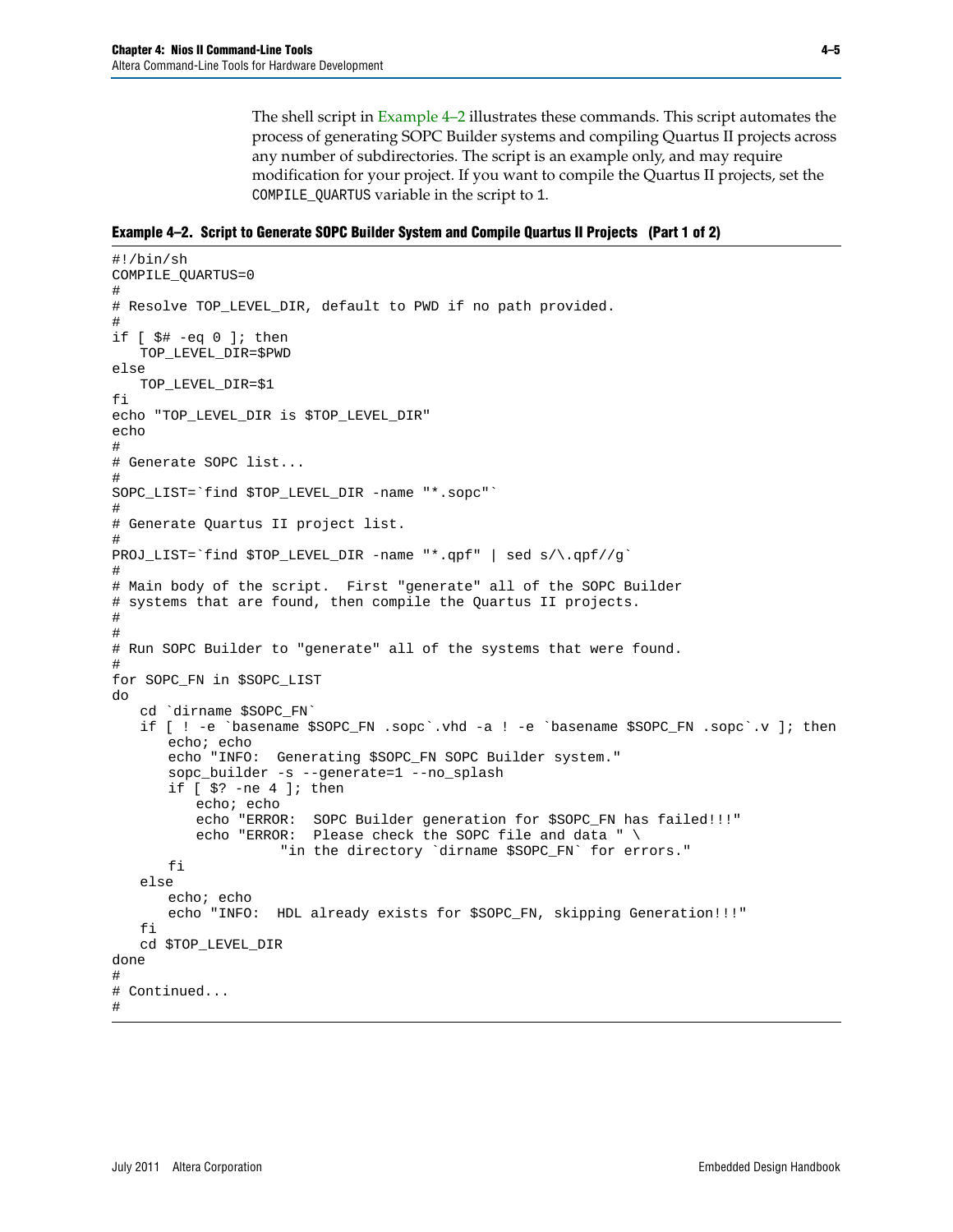**Example 4–2. Script to Generate SOPC Builder System and Compile Quartus II Projects (Part 2 of 2)**

```
#
# Now, generate all of the Quartus II projects that were found.
#
if [ $COMPILE OUARTUS ]; then
   for PROJ in $PROJ_LIST
   do
      cd `dirname $PROJ`
      if [ ! -e `basename $PROJ`.sof ]; then
          echo; echo
          echo "INFO: Compiling $PROJ Quartus II Project."
          quartus_cmd `basename $PROJ`.qpf -c `basename $PROJ`.qsf
          if [ $? -ne 4]; then
             echo; echo
             echo "ERROR: Quartus II compilation for $PROJ has failed!!!."
             echo "ERROR: Please check the Quartus II project " \
                           "in `dirname $PROJ` for details."
          fi
      else
          echo; echo
          echo "INFO: SOF already exists for $PROJ, skipping compilation."
      fi
      cd $TOP_LEVEL_DIR
   done
fi
```


**c** The commands and script in Example  $4-2$  are provided for example purposes only. Altera does not guarantee the functionality for your particular use.

## **Altera Command-Line Tools for Flash Programming**

This section describes the command-line tools for programming your Nios II-based design in flash memory.

When you use the Nios II EDS to program flash memory, the Nios II EDS generates a shell script that contains the flash conversion commands and the programming commands. You can use this script as the basis for developing your own command-line flash programming flow.

For more details about the Nios II EDS and command-line usage of the Nios II Flash Programmer and related tools, refer to the *[Nios II Flash Programmer User Guide](http://www.altera.com/literature/ug/ug_nios2_flash_programmer.pdf)*.

#### **nios2-flash-programmer**

This command programs common flash interface (CFI) memory. Because the Nios II flash programmer uses the JTAG interface, the nios2-flash-programmer command has the same options for this interface as do other commands. You can obtain information about the command-line options for this command with the --help option.

#### **nios2-flash-programmer Usage Example**

You can perform the following steps to program a CFI device:

1. Follow the steps in ["nios2-download" on page 4–9,](#page-8-0) or use the Nios II EDS, to program your FPGA with a design that interfaces successfully to your CFI device.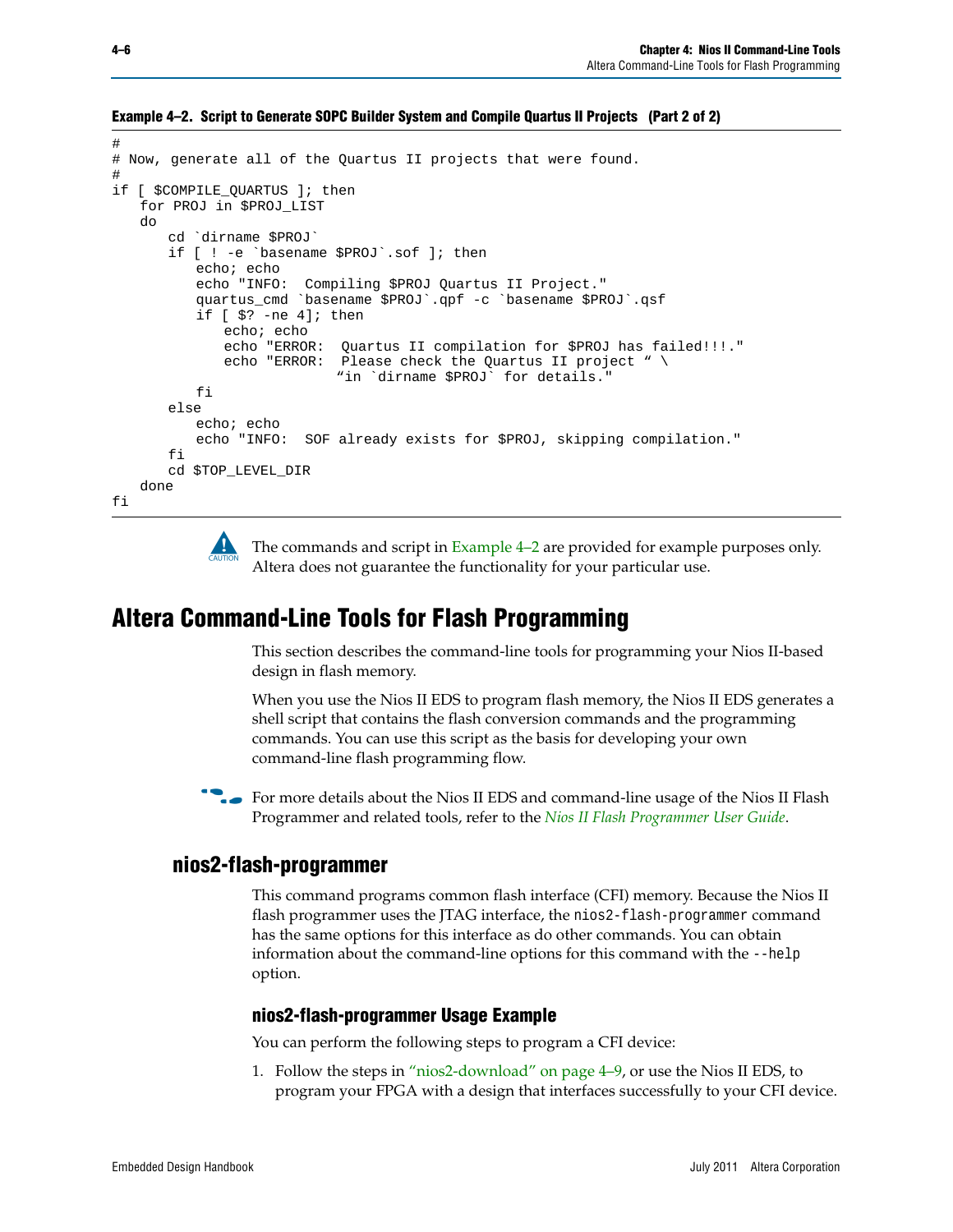2. Type the following command to verify that your flash device is detected correctly:

nios2-flash-programmer –debug –base=<*base address*>r

where <*base address*> is the base address of your flash device. The base address of each component is displayed in SOPC Builder. If the flash device is detected, the flash memory's CFI table contents are displayed.

- 3. Convert your file to flash format (**.flash**) using one of the utilities elf2flash, bin2flash, or sof2flash described in the section ["elf2flash, bin2flash, and](#page-6-0)  [sof2flash"](#page-6-0).
- 4. Type the following command to program the resulting **.flash** file in the CFI device:

nios2-flash-programmer –base=<*base address*> <*file*>.flashr

5. Optionally, type the following command to reset and start the processor at its reset address:

nios2-download -q -r<sup>←</sup>

## <span id="page-6-0"></span>**elf2flash, bin2flash, and sof2flash**

These three commands are often used with the nios2-flash-programmer command. The resulting **.flash** file is a standard **.srec** file.

The following two important command-line options are available for the elf2flash command:

- The -boot=<boot copier file>.srec option directs the elf2flash command to prepend a bootloader S-record file to the converted ELF file.
- The -after=<*flash file*> flash option places the generated **.flash** file—the converted ELF file—immediately following the specified **.flash** file in flash memory.

The -after option is commonly used to place the **.elf** file immediately following the **.sof** in an erasable, programmable, configurable serial (EPCS) flash device.



If you use an EPCS device, you must program the hardware image in the device before you program the software image. If you disregard this rule your software image will be corrupted.

Before it writes to any flash device, the Nios II flash programmer erases the entire sector to which it expects to write. In EPCS devices, however, if you generate the software image using the elf2flash -after option, the Nios II flash programmer places the software image directly following the hardware image, not on the next flash sector boundary. Therefore, in this case, the Nios II flash programmer does not erase the current sector before placing the software image. However, it does erase the current sector before placing the hardware image.

When you use the flash programmer through the Nios II IDE, you automatically create a script that contains some of these commands. Running the flash programmer creates a shell script (**.sh**) in the **Debug** or **Release** target directory of your project. This script contains the detailed command steps you used to program your flash memory.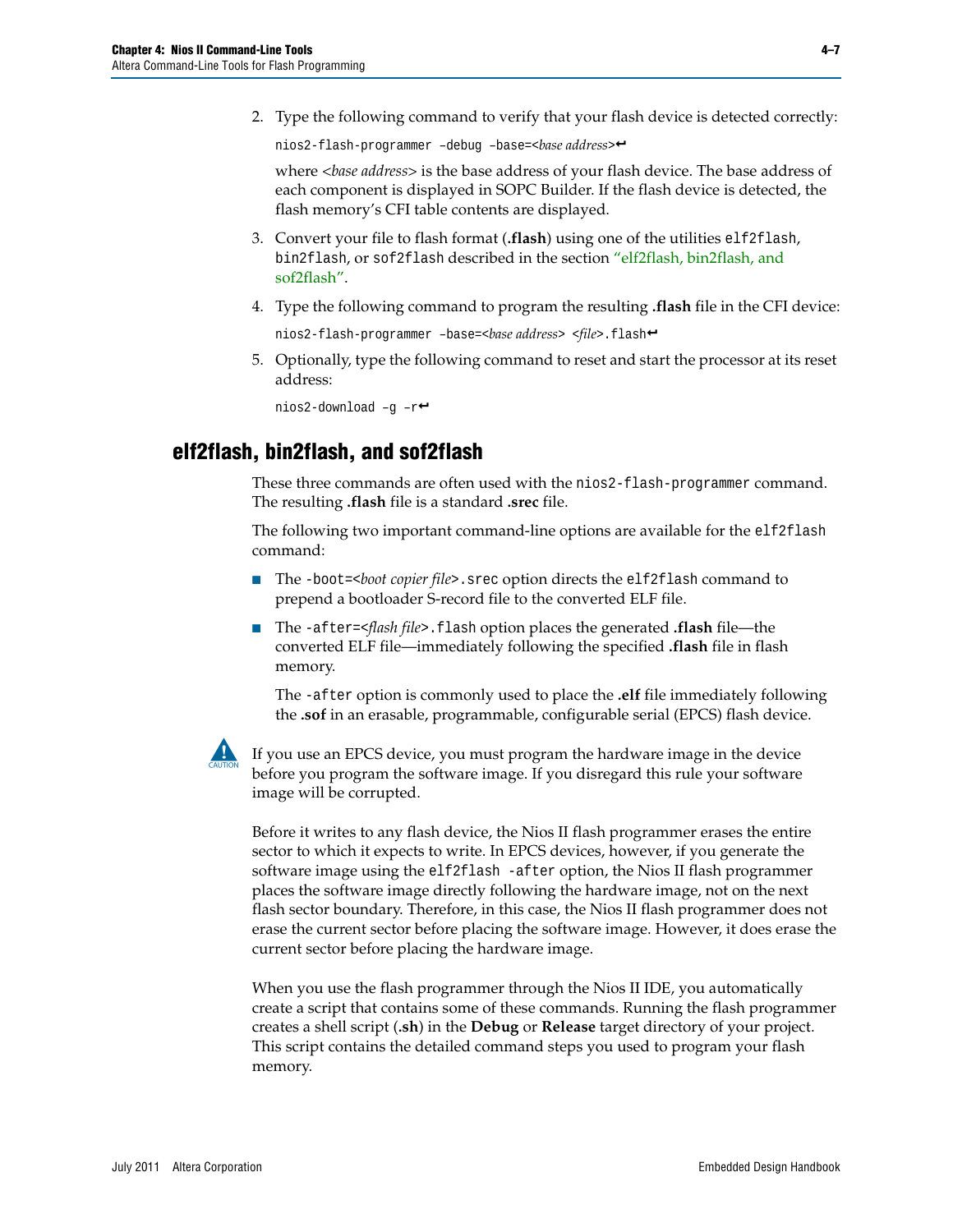Example 4–3 shows a sample auto-generated script.

#### **Example 4–3. Sample Auto-Generated Script:**

```
#!/bin/sh
#
# This file was automatically generated by the Nios II IDE Flash Programmer.
#
# It will be overwritten when the flash programmer options change.
#
cd <full path to your project>/Debug
# Creating .flash file for the FPGA configuration
#"<Nios II EDS install path>/bin/sof2flash" --offset=0x400000 \
                 --input="full path to your SOF" \
                 --output="<your design>.flash"
# Programming flash with the FPGA configuration
#"<Nios II EDS install path>/bin/nios2-flash-programmer" --base=0x00000000 \
                 --sidp=0x00810828 --id=1436046714--timestamp=1169569475 --instance=0 "<your design>.flash"
#
# Creating .flash file for the project
"<Nios II EDS install path>/bin/elf2flash" --base=0x00000000 --end=0x7fffff \
                 -reset = 0x0 \ \ \ \ \ \--input="<yourproject name>.elf" --output="ext_flash.flash" \
                 --boot="<path to the bootloader>/boot_loader_cfi.srec"
# Programming flash with the project
"<Nios II EDS install path>/bin/nios2-flash-programmer" --base=0x00000000 \
                 --sidp=0x00810828 --id=1436046714--timestamp=1169569475 --instance=0 "ext_flash.flash"
# Creating .flash file for the read only zip file system
"<Nios II EDS install path>/bin/bin2flash" --base=0x00000000 --location=0x100000\
                 --input="<full path to your binary file>" --output="<filename>.flash"
# Programming flash with the read only zip file system
"<Nios II EDS install path>/bin/nios2-flash-programmer" --base=0x00000000 \
                 --sidp=0x00810828 --id=1436046714 \ \ \ \ \ \--timestamp=1169569475 --instance=0 "<filename>.flash"
```
The paths, file names, and addresses in the auto-generated script change depending on the names and locations of the files that are converted and on the configuration of your hardware design.

#### **bin2flash Usage Example**

To program an arbitrary binary file to flash memory, perform the following steps:

1. Type the following command to generate your **.flash** file:

```
bin2flash --location=<offset from the base address> \
              -input=<your file> --output=<your file>.flash r
```
2. Type the following command to program your newly created file to flash memory:

nios2-flash-programmer -base=<*base address*> <*your file*>.flash r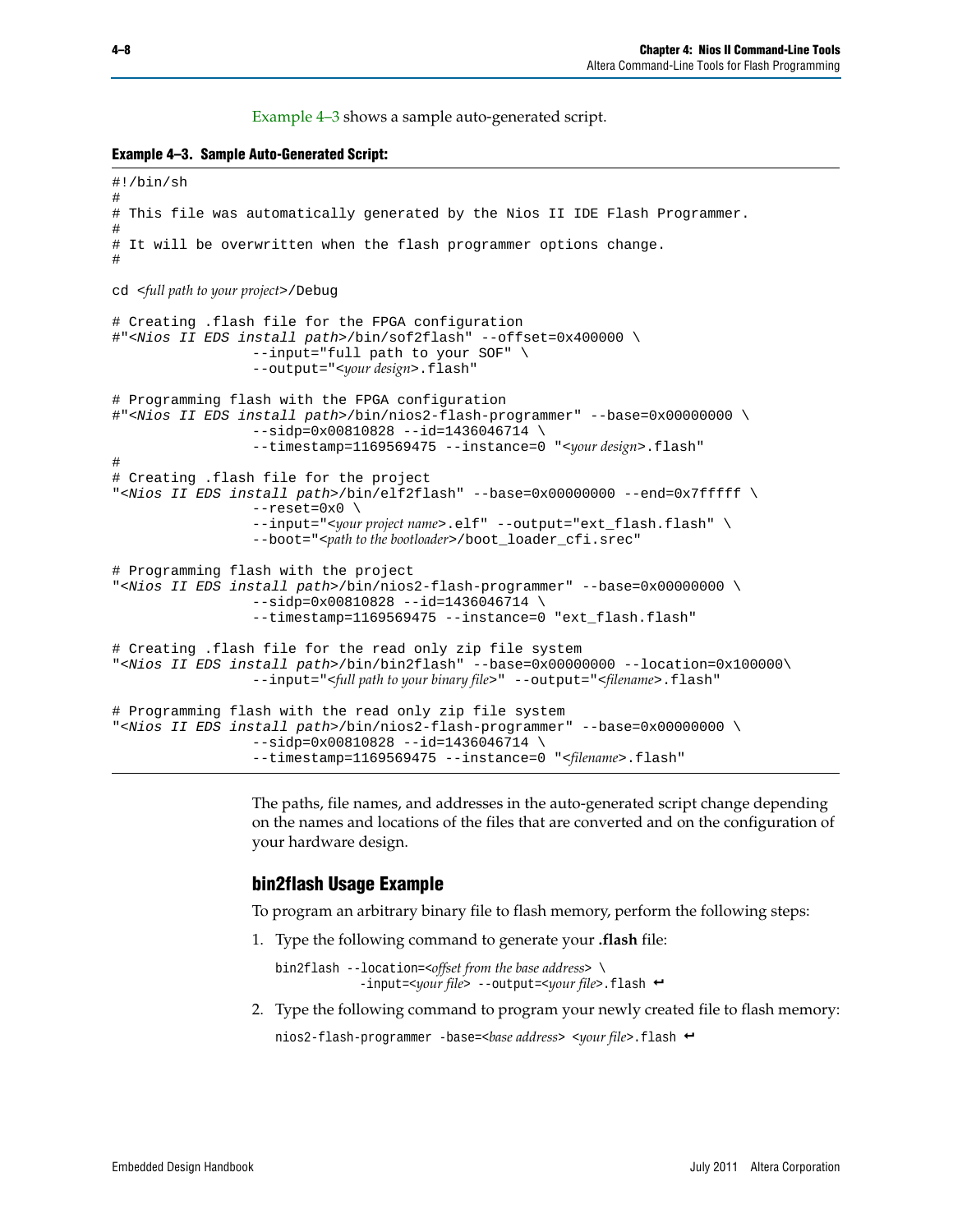## **Altera Command-Line Tools for Software Development and Debug**

This section describes Altera command-line tools that are useful for software development and debugging.

### **nios2-terminal**

This command establishes contact with **stdin**, **stdout**, and **stderr** in a Nios II processor subsystem. **stdin**, s**tdout**, and **stderr** are routed through a UART (standard UART or JTAG UART) module within this system.

The nios2-terminal command allows you to monitor **stdout**, **stderr**, or both, and to provide input to a Nios II processor subsystem through **stdin**. This command behaves the same as the nios2-configure-sof command described in ["nios2-configure-sof"](#page-2-0)  [on page 4–3](#page-2-0) with respect to JTAG cables and devices. However, because multiple JTAG UART modules may exist in your system, the nios2-terminal command requires explicit direction to apply to the correct JTAG UART module instance. Specify the instance using the -instance command-line option. The first instance in your design is 0 (-instance "0"). Additional instances are numbered incrementally, starting at 1 (-instance "1").

#### <span id="page-8-0"></span>**nios2-download**

This command parses Nios II **.elf** files, downloads them to a functioning Nios II processor, and optionally runs the **.elf** file.

As for other commands, you can obtain command-line option information with the --help option. The nios2-download command has the same options as the nios2-terminal command for dealing with multiple JTAG cables and Nios II processor subsystems.

#### **nios2-download Usage Example**

To download (and run) a Nios II **.elf** program:

- 1. Open a Nios II command shell.
- 2. Change to the directory in which your **.elf** file is located. If you use the Nios II IDE for development, the correct location is often the **Debug** or **Release** subdirectory of your top-level project.If you use the Nios II SBT, the correct location is the **app** folder.
- 3. In the command shell, type the following command to download and start your program: nios2-download -g <*project name*>.elf r
- 4. Optionally, use the nios2-terminal command to connect to view any output or provide any input to the running program.

### **nios2-stackreport**

This command returns a brief report on the amount of memory still available for stack and heap from your project's **.elf** file.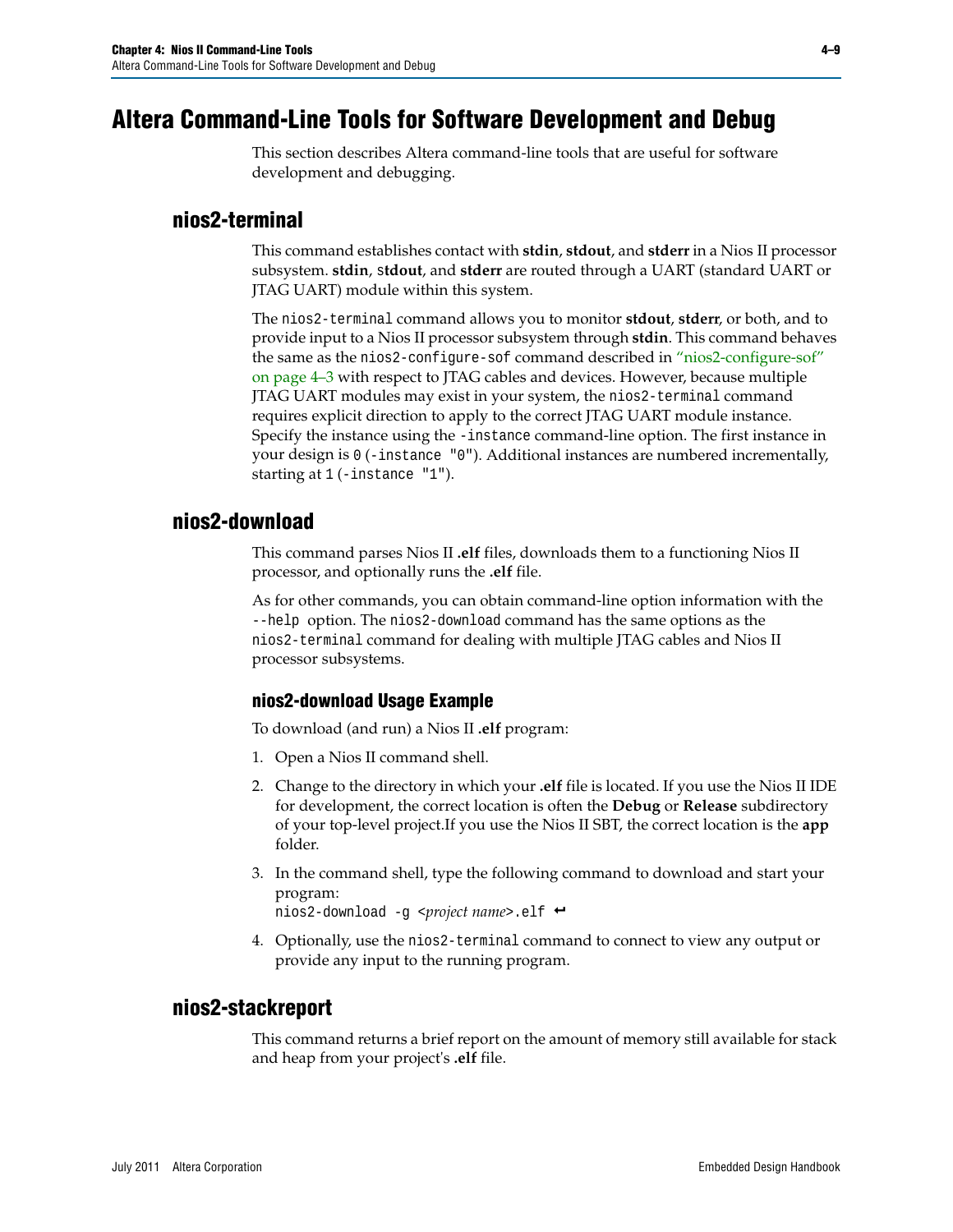This command does not help you to determine the amount of stack or heap space your code consumes during runtime, but it does tell you how much space your code has to work in.

Example 4–4 illustrates the information this command provides.

#### **Example 4–4. nios2-stackreport Command and Response**

```
[SOPC Builder]$ nios2-stackreport <your project>.elf
Info: (<your project>.elf) 6312 KBytes program size (code + initialized data).
Info: 10070 KBytes free for stack + heap.
```
#### **nios2-stackreport Usage Example**

To use the nios2-stackreport command, perform the following steps:

- 1. Open a Nios II command shell.
- 2. Change to the directory in which your **.elf** file is located.
- 3. In the command shell, type the following command:

nios2-stackreport <*your project*>.elf r

#### **validate\_zip**

The Nios II EDS uses this command to validate that the files you use for the Read Only Zip Filing System are uncompressed. You can use it for the same purpose.

#### **validate\_zip Usage Example**

To use the validate\_zip command, perform the following steps:

- 1. Open a Nios II command shell.
- 2. Change to the directory in which your **.zip** file is located.
- 3. In the command shell, type the following command:

```
validate_zip <file>.zip ←
```
If no response appears, your **.zip** file is not compressed.

#### **nios2-ide**

On Linux and Windows systems, you can type nios2-ide in a command shell to launch the Nios II IDE. On Windows systems, you can also use the Nios II IDE launch icon in SOPC Builder.

The nios2-ide command does not call the executable file directly. Instead, it runs a simple Bourne shell wrapper script, which calls the **nios2-ide** executable file. The Linux and Windows platform versions of the wrapper script follow.

#### **Linux wrapper script**

```
#!/bin/sh
# This is the linux-gtk version of the nios2-ide launcher script
# set the default workspace location for linux
WORKSPACE="$HOME/nios2-ide-workspace-7.2"
WORKSPACE ARGS="-data $WORKSPACE"
# if -data is already passed in, we can't specify it
```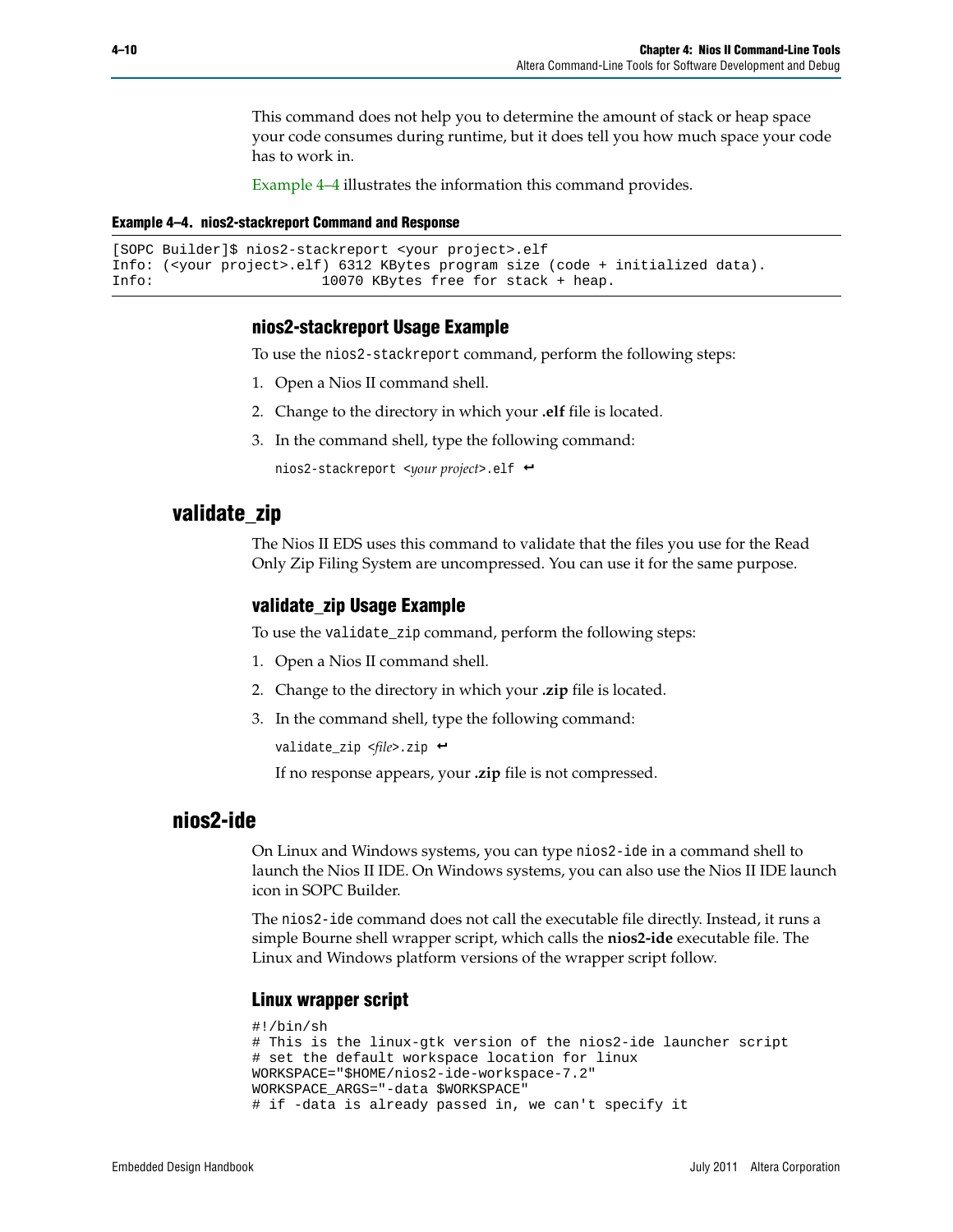```
# again when calling nios2-ide
for i in $*
do
   if [ "x$i" = "x-data" ]; then
         WORKSPACE_ARGS=""
 fi
done
exec <Nios II EDS install path>/bin/eclipse/nios2-ide -configuration 
$HOME/.nios2-ide-6.1 $WORKSPACE_ARGS "$@"
```
#### **Windows wrapper script**

```
#!/bin/sh
# This is the win32 version of the nios2-ide launcher script
# It simply invokes the binary with the same arguments as 
# passed in.
# By doing this, the user will default to the same workspace as
# when launched using the Windows shortcut, as "persisted"
# in the configuration/.settings/org.eclipse.ui.ide.prefs file.
cd "<Nios II EDS install path>/bin/eclipse"
exec ./nios2-ide-console "$@"
```
### <span id="page-10-0"></span>**nios2-gdb-server**

This command starts a GNU Debugger (GDB) JTAG conduit that listens on a specified TCP port for a connection from a GDB client, such as a nios2-elf-gdb client.

Occasionally, you may have to terminate a GDB server session. If you no longer have access to the Nios II command shell session in which you started a GDB server session, or if the offending GDB server process results from an errant Nios II IDE debugger session, you should stop the **nios2-gdb-server.exe** process on Windows platforms, or type the following command on Linux platforms: pkill -9 -f nios2-qdb-server  $\leftrightarrow$ 

#### **nios2-gdb-server Usage Example**

The Nios II IDE and most of the other available debuggers use the nios2-gdb-server and nios2-elf-gdb commands for debugging. You should never have to use these tools at this low level. However, in case you prefer to do so, this section includes instructions to start a GDB debugger session using these commands, and an example GDB debugging session.

You can perform the following steps to start a GDB debugger session:

- 1. Open a Nios II command shell.
- 2. In the command shell, type the following command to start the GDB server on the machine that is connected through a JTAG interface to the Nios II system you wish to debug:

nios2-gdb-server --tcpport 2342 --tcppersist  $\leftrightarrow$ 

If the transfer control protocol port 2342 is already in use, use a different port.

Following is the system response:

Using cable "USB-Blaster [USB-0]", device 1, instance 0x00 Pausing target processor: OK Listening on port 2342 for connection from GDB:

Now you can connect to your server (locally or remotely) and start debugging.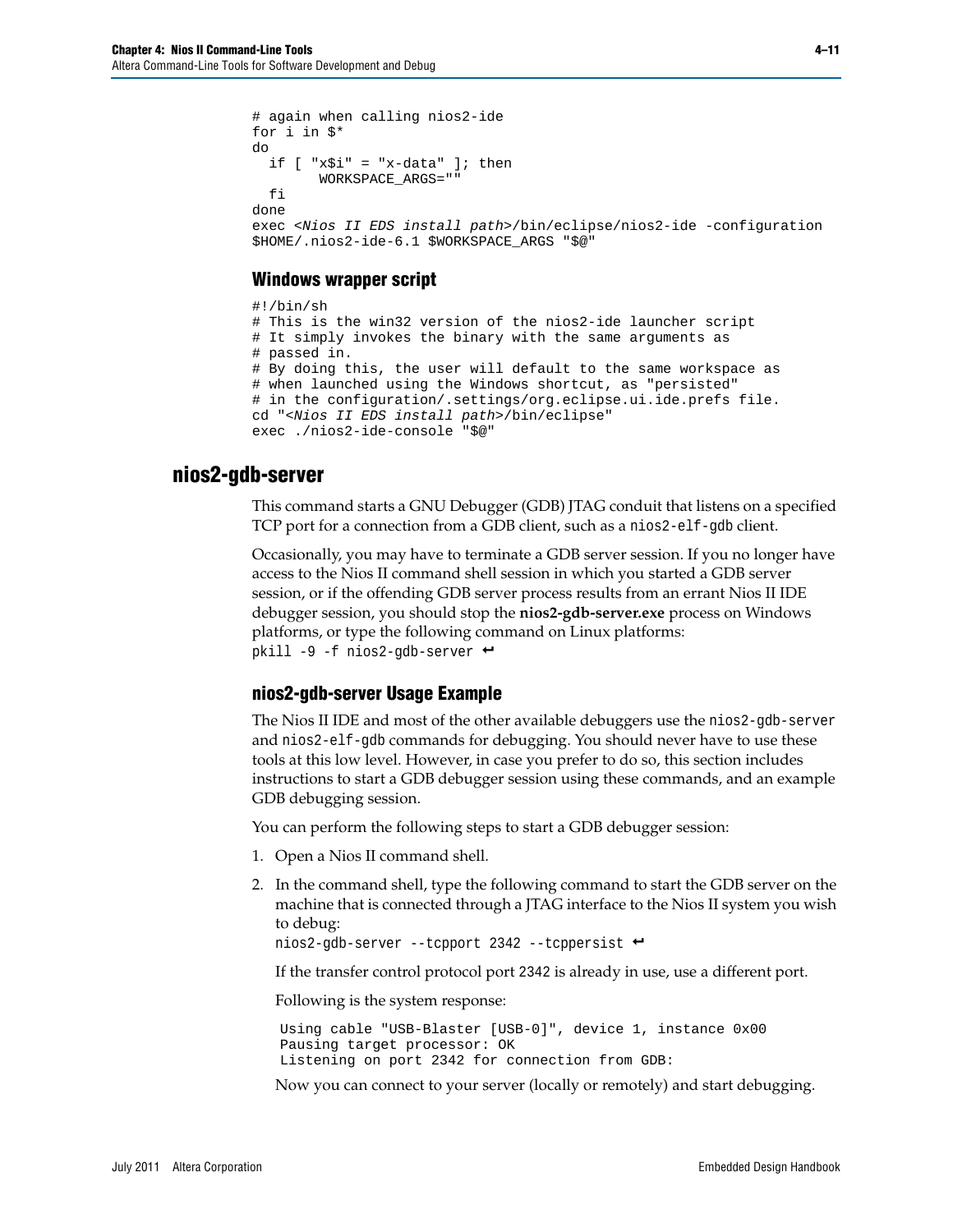3. Type the following command to start a GDB client that targets your **.elf** file: nios2-elf-gdb <*file*>.elf r

Example 4–5 shows a sample session.

#### **Example 4–5. Sample Debugging Session**

```
GNU gdb 6.1
Copyright 2004 Free Software Foundation, Inc.
GDB is free software, covered by the GNU General Public License, and you are
welcome to change it and/or distribute copies of it under certain conditions.
Type "show copying" to see the conditions.
There is absolutely no warranty for GDB. Type "show warranty" for details.
This GDB was configured as "--host=i686-pc-cygwin --target=nios2-elf"...
(gdb) target remote <your_host>:2342
Remote debugging using <your_host>:2342
OS TaskIdle (p_arg=0x0) at sys/alt irg.h:127
127 {
(gdb) load
Loading section .exceptions, size 0x1b0 lma 0x1000020
Loading section .text, size 0x3e4f4 lma 0x10001d0
Loading section .rodata, size 0x4328 lma 0x103e6c4
Loading section .rwdata, size 0x2020 lma 0x10429ec
Start address 0x10001d0, load size 281068
Transfer rate: 562136 bits/sec, 510 bytes/write.
(gdb) step
.
.
.
```
(gdb) quit

Possible commands include the standard debugger commands load, step, continue, run, and quit. Press Ctrl+c to terminate your GDB server session.

#### <span id="page-11-0"></span>**nios2-debug**

This command is a wrapper around the Tcl/Tk-based Insight GDB GUI, which installs with the Altera-specific GNU GDB distribution that is part of the Nios II EDS.

The command-line option -save-gdb-script saves the session script, and the option -command=<*GDB script name*> restores a previous GDB session by executing its previously saved GDB script. Use this option to restore break and watch points.

**For more information about the Insight GDB GUI, refer to the Insight documentation** available at [sources.redhat.com](http://sources.redhat.com/).

#### **nios2-debug Usage Example**

After you generate the **.elf** file manually or using the Nios II ISBT or the Nios II IDE, perform the following steps to open an Insight debugger session:

- 1. Open a Nios II command shell.
- 2. Change to the directory in which your **.elf** file is located.

If you use the Nios II IDE for development, the correct location is often the **Debug** or **Release** subdirectory of your top-level project.

3. In the command shell, type the following command: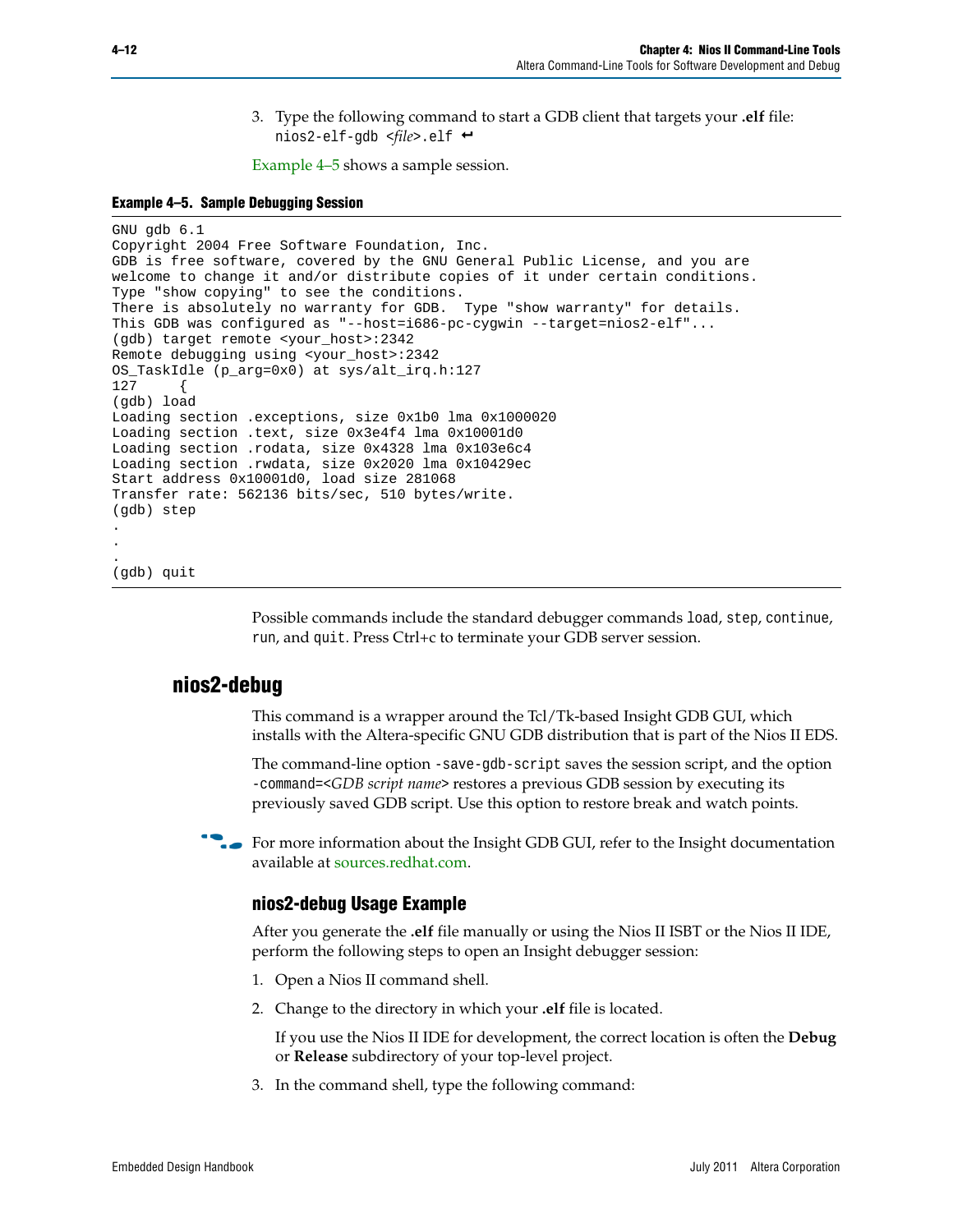nios2-debug <*file*>.elf r

Your **.elf** file is parsed and downloaded to memory in your Nios II subsystem, and the main debugger window opens, with the first executable line in the main() function highlighted. This debugger window displays your Insight debugging session. Simply click on the **Continue** menu item to run your code, or set some breakpoints to experiment.

## **Altera Command-Line Nios II Software Build Tools**

The Nios II software build tools are command-line utilities available from a Nios II command shell that enable you to create application, board support package (BSP), and library software for a particular Nios II hardware system. Use these tools to create a portable, self-contained makefile-based project that can be easily modified later to suit your build flow.

Unlike the Nios II IDE-based flow, proficient use of these tools requires some expertise with the GNU make-based software build flow. Before you use these tools, refer to the *[Introduction to the Nios II Software Build Tools](http://www.altera.com/literature/hb/nios2/n2sw_nii52014.pdf)* and the *[Using the Nios II](http://www.altera.com/literature/hb/nios2/n2sw_nii52015.pdf)  [Software Build Tools](http://www.altera.com/literature/hb/nios2/n2sw_nii52015.pdf)* chapters of the *[Nios II Software Developer's Handbook](http://www.altera.com/literature/hb/nios2/n2sw_nii5v2.pdf)*.

The following sections summarize the commands available for generating a BSP for your hardware design and for generating your application software. Many additional options are available in the Nios II software build tools.

**For an overview of the tools summarized in this section, refer to the** *Introduction to the [Nios II Software Build Tools](http://www.altera.com/literature/hb/nios2/n2sw_nii52014.pdf)* chapter of the *Nios II Software Developer's Handbook.*

 $\bullet$  For information on the many additional options available to you in the Nios II software build tools, refer to the *[Introduction to the Nios II Software Build Tools](http://www.altera.com/literature/hb/nios2/n2sw_nii52014.pdf)*, *[Using the](http://www.altera.com/literature/hb/nios2/n2sw_nii52015.pdf)  [Nios II Software Build Tools](http://www.altera.com/literature/hb/nios2/n2sw_nii52015.pdf)*, and *[Nios II Software Build Tools Reference](http://www.altera.com/literature/hb/nios2/n2sw_nii52016.pdf)* chapters of the *Nios II Software Developer's Handbook*, and the *[Developing Nios II Software](http://www.altera.com/literature/hb/nios2/edh_ed51002.pdf)* chapter of the *Embedded Design Handbook*.

### **BSP Related Tools**

Use the following command-line tools to create a BSP for your hardware design:

- nios2-bsp-create-settings creates a BSP settings file.
- nios2-bsp-update-settings updates a BSP settings file.
- nios2-bsp-query-settings queries an existing BSP settings file.
- nios2-bsp-generate-files generates all the files related to a given BSP settings file.
- nios2-bsp is a script that includes most of the functionality of the preceding commands.
- create-this-bsp is a high-level script that creates a BSP for a specific hardware design example.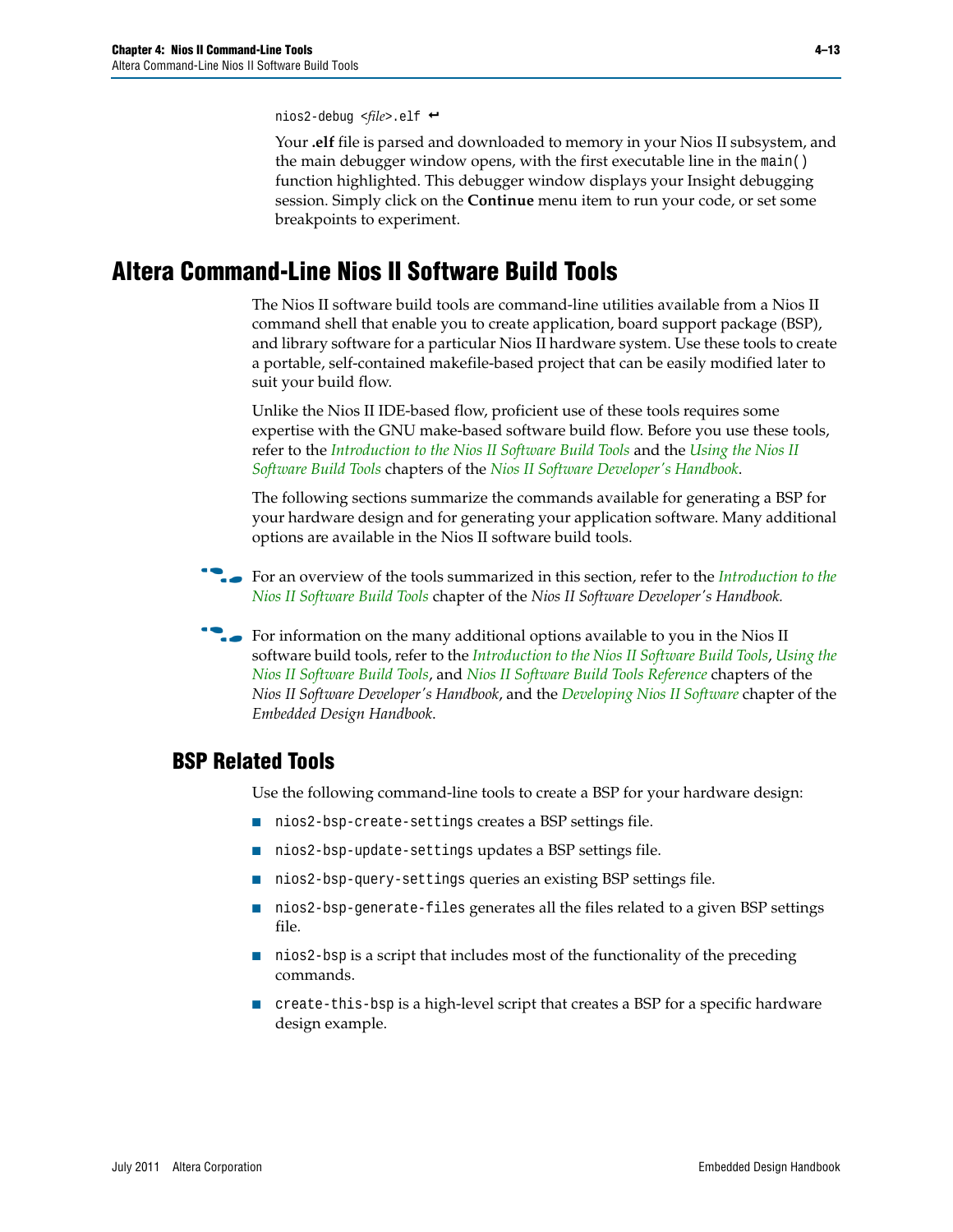## **Application Related Tools**

Use the following commands to create and manipulate Nios II application and library projects:

- nios2-app-generate-makefile creates a makefile for your application.
- nios2-lib-generate-makefile creates a makefile for your application library.
- nios2-c2h-generate-makefile creates a makefile fragment for the C2H compiler.
- create-this-app is a high-level script that creates an application for a specific hardware design example.

## **GNU Command-Line Tools**

The Nios II GCC toolchain contains the GNU Compiler Collection, the GNU binutils, and the newlib C library. You can follow links to detailed documentation from the Nios II EDS documentation launchpad found in your Nios II EDS distribution. To start the launchpad on Windows platforms, on the Start menu, click **All Programs**. On the All Programs menu, on the Altera submenu, on the Nios II EDS <*version*> submenu, click **Literature**. On Linux platforms, open

**<***Nios II EDS install dir***>/documents/index.htm** in a web browser. In addition, more information about the GNU GCC toolchain is available on the World Wide Web.

## **nios2-elf-addr2line**

This command returns a source code line number for a specific memory address. The command is similar to but more specific than the nios2-elf-objdump command described in ["nios2-elf-objdump" on page 4–20](#page-19-0) and the nios2-elf-nm command described in ["nios2-elf-nm" on page 4–19](#page-18-0).

Use the nios2-elf-addr2line command to help validate code that should be stored at specific memory addresses. Example 4–6 illustrates its usage and results:

#### **Example 4–6. nios2-elf-addr2line Utility Usage Example**

```
[SOPC Builder]$ nios2-elf-addr2line --exe=<your project>.elf 0x1000020
<Nios II EDS install path>/components/altera_nios2/HAL/src/alt_exception_entry.S:99
```
#### **nios2-elf-addr2line Usage Example**

To use the nios2-elf-addr2line command, perform the following steps:

- 1. Open a Nios II command shell.
- 2. In the command shell, type the following command:

nios2-elf-addr2line <*your project*>.elf <*your\_address\_0*>,\ <*your\_address\_1*>,...,<*your\_address\_n*> r

If your project file contains source code at this address, its line number appears.

## <span id="page-13-0"></span>**nios2-elf-gdb**

This command is a GDB client that provides a simple shell interface, with built-in commands and scripting capability. A typical use of this command is illustrated in the section ["nios2-gdb-server" on page 4–11.](#page-10-0)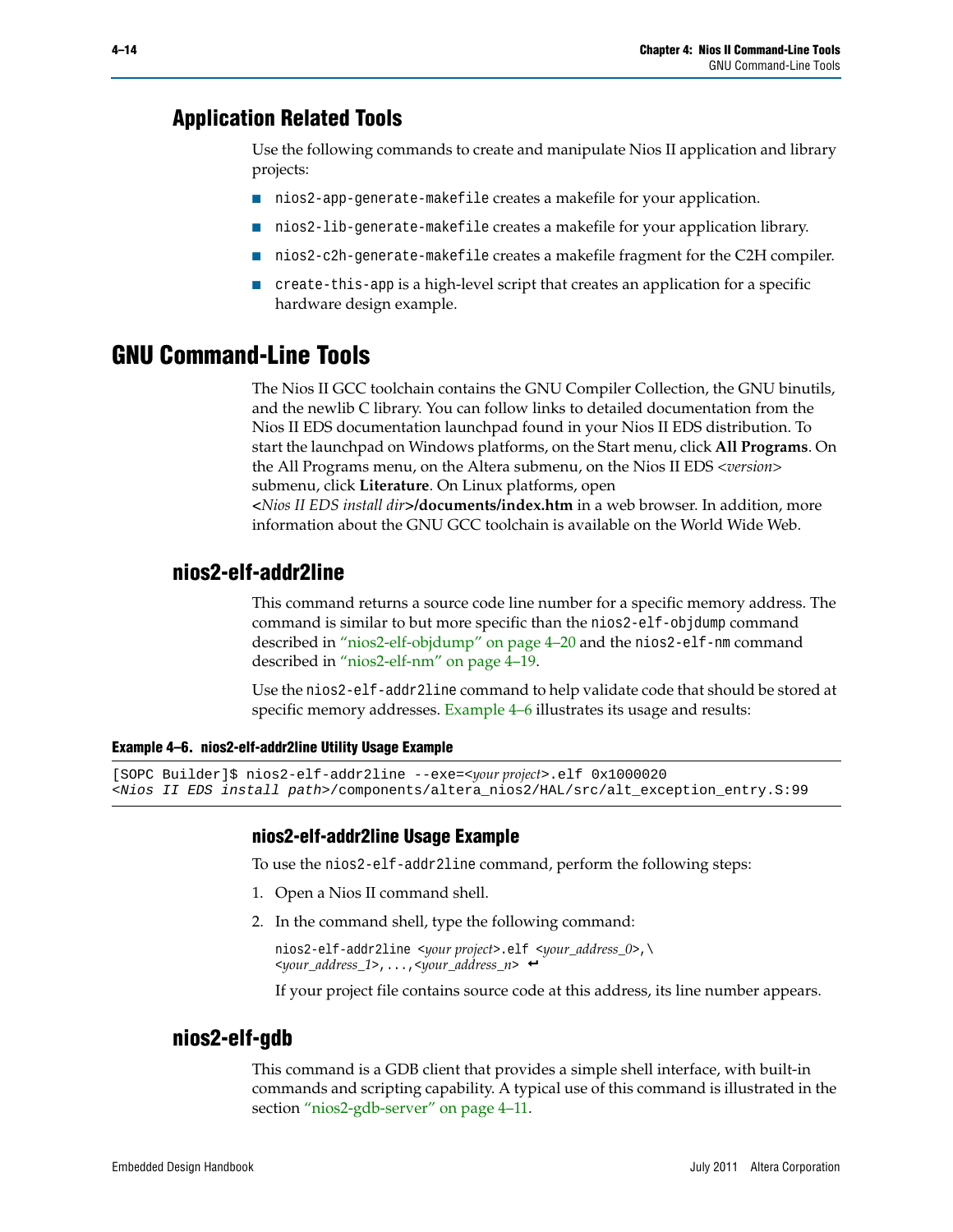## **nios2-elf-readelf**

Use this command to parse information from your project's **.elf** file. The command is useful when used with **grep**, **sed**, or **awk** to extract specific information from your **.elf** file.

#### **nios2-elf-readelf Usage Example**

To display information about all instances of a specific function name in your **.elf** file, perform the following steps:

- 1. Open a Nios II command shell.
- 2. In the command shell, type the following command:

nios2-elf-readelf -symbols <*project*>.elf | grep <*function name*> r

Example 4–7 shows a search for the http\_read\_line() function in a **.elf** file.

```
Example 4–7. Search for the http_read_line Function Using nios2-elf-readelf
```

```
[SOPC Builder]$ nios2-elf-readelf.exe –s my_file.elf | grep http_read_line
1106: 01001168 160 FUNC GLOBAL DEFAULT 3 http_read_line
```
Table 4–2 lists the meanings of the individual columns in Example 4–7.

| <b>Value</b>   | <b>Description</b>                                            |
|----------------|---------------------------------------------------------------|
| 1106           | Symbol instance number                                        |
| 0100168        | Memory address, in hexadecimal format                         |
| 160            | Size of this symbol, in bytes                                 |
| <b>FUNC</b>    | Type of this symbol (function)                                |
| GLOBAL         | Binding (values: GLOBAL, LOCAL, and WEAK)                     |
| DEFAULT        | Visibility (values: DEFAULT, INTERNAL, HIDDEN, and PROTECTED) |
| 3              | Index                                                         |
| http read line | Symbol name                                                   |

**Table 4–2. Interpretation of nios2-elf-readelf Command Response**

You can obtain further information about the ELF file format online. Each of the ELF utilities has its own man page.

## <span id="page-14-0"></span>**nios2-elf-ar**

This command generates an archive (**.a**) file containing a library of object (**.o**) files. The Nios II IDE uses this command to archive the System Library project.

#### **nios2-elf-ar Usage Example**

To archive your object files using the nios2-elf-ar command, perform the following steps:

- 1. Open a Nios II command shell.
- 2. Change to the directory in which your object files are located.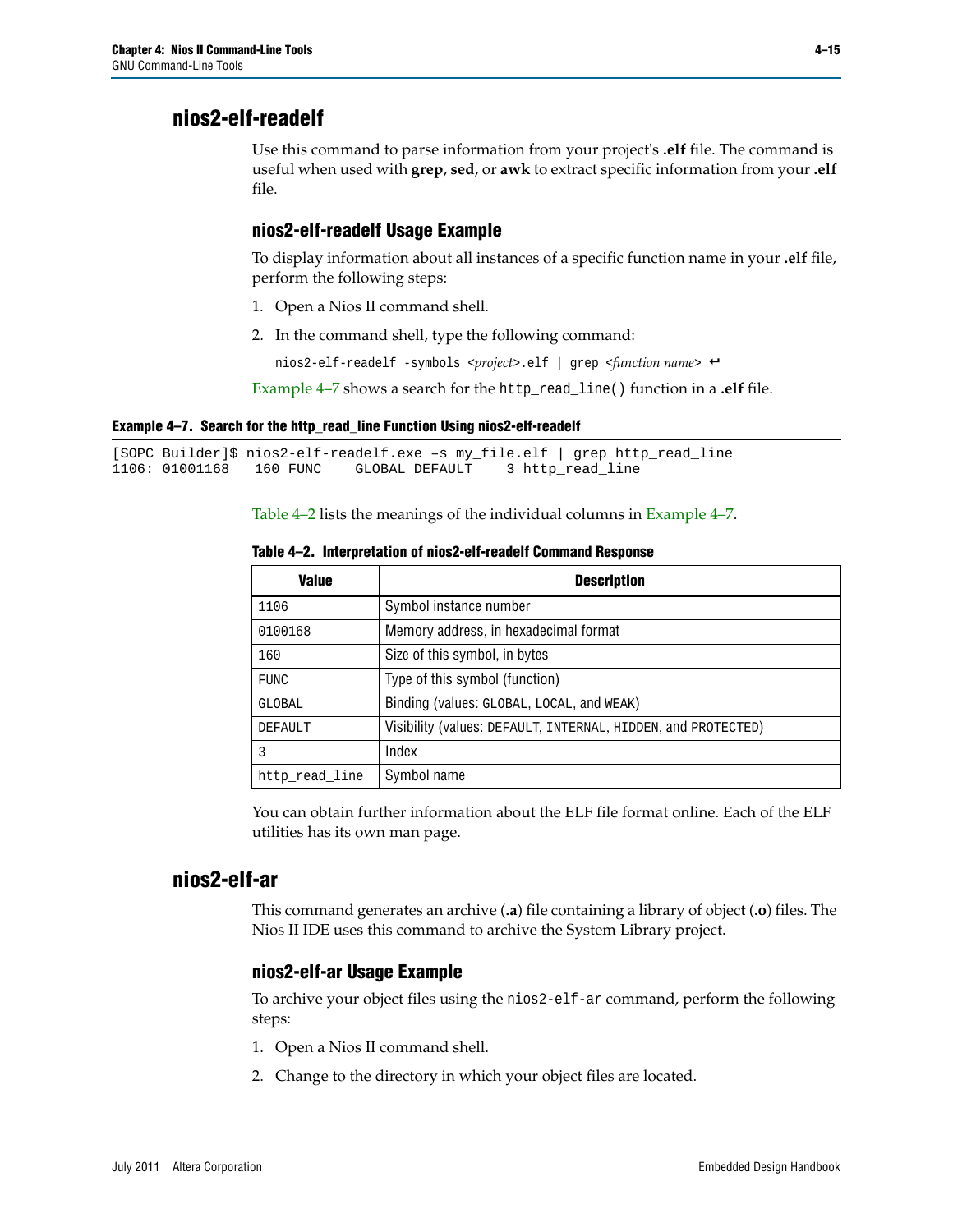3. In the command shell, type the following command: nios2-elf-ar q <*archive\_name*>.a <*object files*>

Example 4–8 shows how to create an archive of all of the object files in your current directory. In Example 4–8, the q option directs the command to append each object file it finds to the end of the archive. After the archive file is created, it can be distributed for others to use, and included as an argument in linker commands, in place of a long object file list.

#### **Example 4–8. nios2-elf-ar Command Response**

```
[SOPC Builder]$ nios2-elf-ar q <archive_name>.a *.o
nios2-elf-ar: creating <archive_name>.a
```
### **Linker**

Use the nios2-elf-g++ command to link your object files and archives into the final executable format, ELF.

#### **Linker Usage Example**

To link your object files and archives into a **.elf** file, open a Nios II command shell and call nios2-elf-g++ with appropriate arguments. The following example command line calls the linker:

```
nios2-elf-g++ -T'<linker script>' -msys-crt0='<crt0.o file>' \
-msys-lib=<system library> -L '<The path where your libraries reside>' \
-DALT_DEBUG -OO -g -Wall -mhw-mul -mhw-mulx -mno-hw-div \-o <your project>.elf <object files> -lm r
```
The exact linker command line to link your executable may differ. When you build a project in the Nios II SBT or the Nios II IDE, you can see the command line used to link your application. To turn on this option in the Nios II IDE, on the Window menu, click **Preferences**, select the **Nios II** tab, and enable **Show command lines when running make**. You can also force the command lines to display by running make without the -s option from a Nios II command shell.

**1 Altera recommends that you not use the native linker nios2-elf-ld to link your** programs. For the Nios II processor, as for all softcore processors, the linking flow is complex. The g++ (nios2-elf-g++) command options simplify this flow. Most of the options are specified by the -m command-line option, but the options available depend on the processor choices you make.

### **nios2-elf-size**

This command displays the total size of your program and its basic code sections.

#### **nios2-elf-size Usage Example**

To display the size information for your program, perform the following steps:

- 1. Open a Nios II command shell.
- 2. Change to the directory in which your **.elf** file is located.
- 3. In the command shell, type the following command: nios2-elf-size <*project*>.elf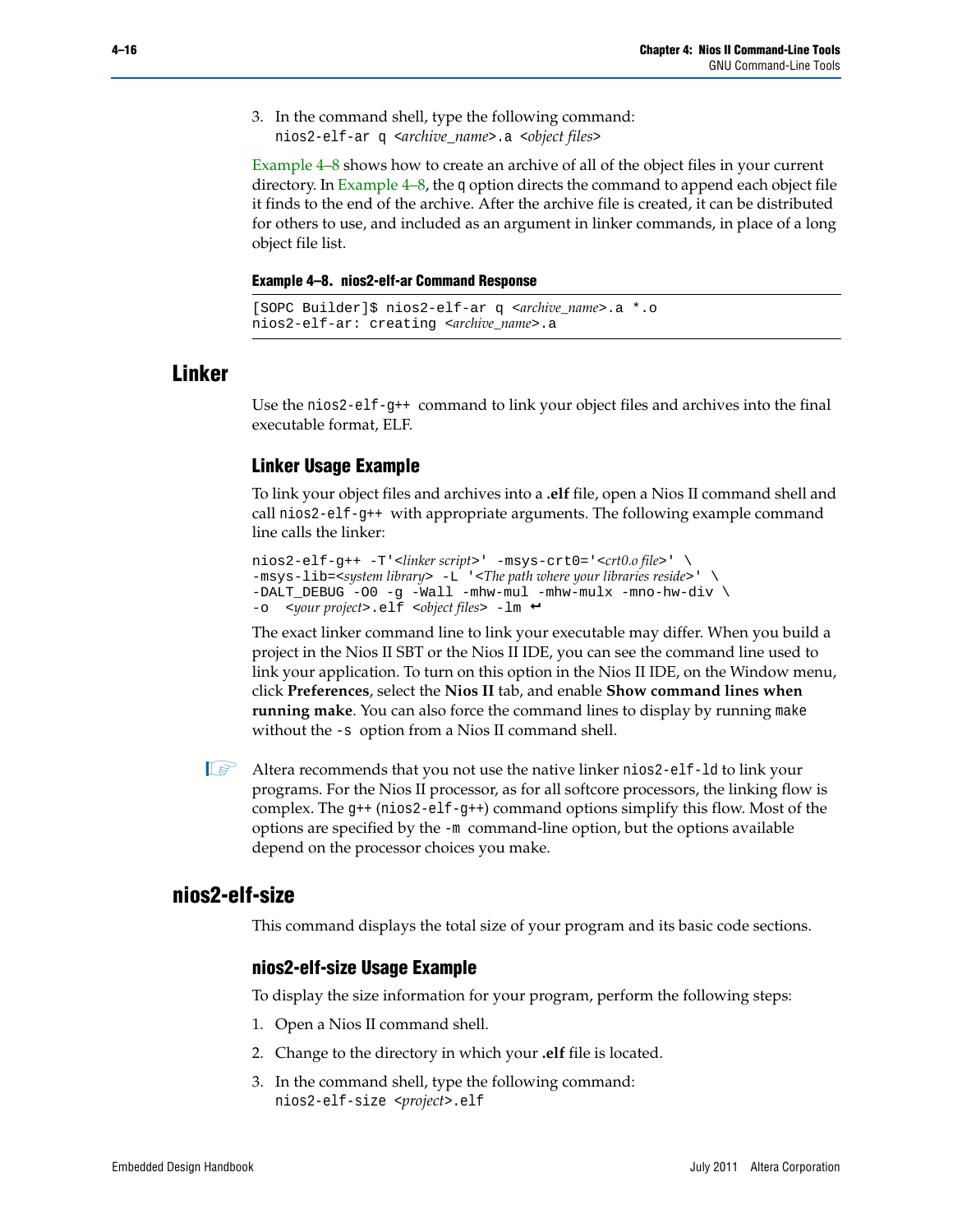Example 4–9 shows the size information this command provides.

**Example 4–9. nios2-elf-size Command Usage**

[SOPC Builder]\$ nios2-elf-size my\_project.elf text data bss dec hex filename 272904 8224 6183420 6464548 62a424 my\_project.elf

### **nios2-elf-strings**

This command displays all the strings in a **.elf** file.

#### **nios2-elf-strings Usage Example**

The command has a single required argument:

nios2-elf-strings <*project*>.elf

## **nios2-elf-strip**

This command strips all symbols from object files. All object files are supported, including ELF files, object files (**.o**) and archive files (**.a**).

#### **nios2-elf-strip Usage Example**

nios2-elf-strip <*options*> <*project*>.elf

#### **nios2-elf-strip Usage Notes**

The nios2-elf-strip command decreases the size of the **.elf** file.

This command is useful only if the Nios II processor is running an operating system that supports ELF natively.If ELF is the native executable format, the entire **.elf** file is stored in memory, and the size savings matter.If not, the file is parsed and the instructions and data stored directly in memory, without the symbols in any case.

Linux is one operating system that supports ELF natively; uClinux is another. uClinux uses the flat (FLT) executable format, which is translated directly from the ELF.

### **nios2-elf-gdbtui**

This command starts a GDB session in which a terminal displays source code next to the typical GDB console.

The syntax for the nios2-elf-gdbtui command is identical to that for the nios2-elf-gdb command described in ["nios2-elf-gdb" on page 4–14.](#page-13-0)

**1 Two additional GDB user interfaces are available for use with the Nios II GDB** Debugger. CGDB, a cursor-based GDB UI, is available at [www.sourceforge.net.](http://www.sourceforge.net) The Data Display Debugger (DDD) is highly recommended.

### **nios2-elf-gprof**

This command allows you to profile your Nios II system.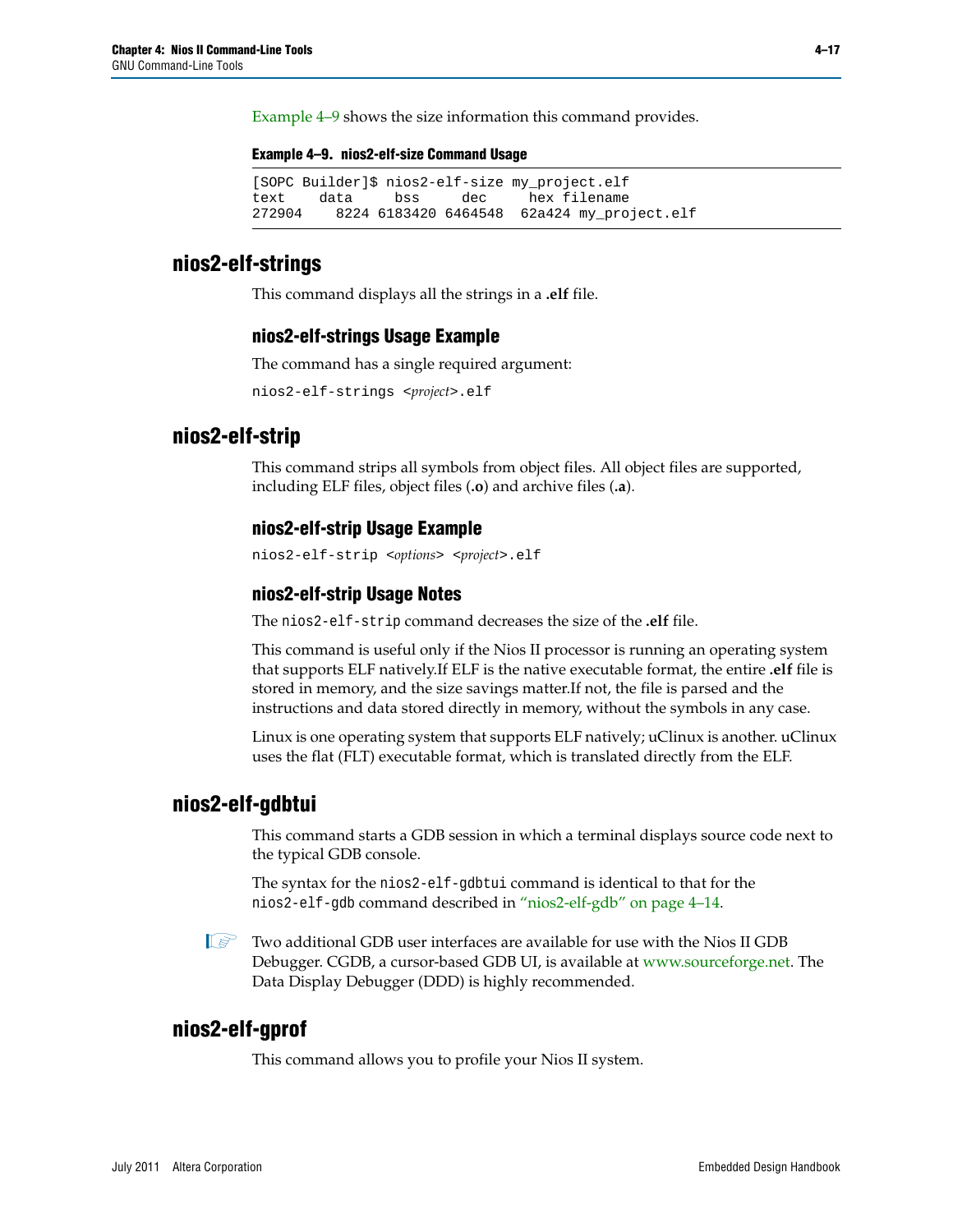

For details about this command and the Nios II EDS-based results GUI, refer to *[AN 391: Profiling Nios II Systems](http://www.altera.com/literature/an/an391.pdf)*.

## **nios2-elf-insight**

The nios2-debug command described in ["nios2-debug" on page 4–12](#page-11-0) uses this command to start an Insight debugger session on the supplied **.elf** file.

## **nios2-elf-gcc and g++**

These commands run the GNU C and C++ compiler, respectively, for the Nios II processor.

### **Compilation Command Usage Example**

The following simple example shows a command line that runs the GNU C or C++ compiler:

nios2-elf-gcc(g++) <*options*> -o <*object files*> <*C files*>

### **More Complex Compilation Example**

Example 4–10 is a Nios II EDS-generated command line that compiles C code in multiple files in many directories.

#### **Example 4–10. Example nios2-elf-gcc Command Line**

```
nios2-elf-gcc -xc -MD -c \
-DSYSTEM_BUS_WIDTH=32 -DALT_NO_C_PLUS_PLUS -DALT_NO_INSTRUCTION_EMULATION \
-DALT_USE_SMALL_DRIVERS -DALT_USE_DIRECT_DRIVERS -DALT_PROVIDE_GMON \
-I.. -I/cygdrive/c/Work/Projects/demo_reg32/Designs/std_2s60_ES/software/\
reg_32_example_0_syslib/Release/system_description \
-I/cygdrive/c/altera/70_b31/ip/sopc_builder_ip/altera_avalon_timer/HAL/inc \
-I/cygdrive/c/altera/70_b31/ip/sopc_builder_ip/altera_avalon_timer/inc \
-I/cygdrive/c/altera/70_b31/ip/sopc_builder_ip/altera_avalon_jtag_uart/HAL/inc \
-I/cygdrive/c/altera/70_b31/ip/sopc_builder_ip/altera_avalon_jtag_uart/inc \
-I/cygdrive/c/altera/70_b31/ip/sopc_builder_ip/altera_avalon_pio/inc \
-I/cygdrive/c/altera/70_b31/ip/sopc_builder_ip/altera_avalon_lcd_16207/HAL/inc \
-I/cygdrive/c/altera/70_b31/ip/sopc_builder_ip/altera_avalon_lcd_16207/inc \
-I/cygdrive/c/altera/70_b31/ip/sopc_builder_ip/altera_avalon_sysid/HAL/inc \
-I/cygdrive/c/altera/70_b31/ip/sopc_builder_ip/altera_avalon_sysid/inc \
-I/cygdrive/c/altera/70_b31/nios2eds/components/altera_nios2/HAL/inc \
-I/cygdrive/c/altera/70_b31/nios2eds/components/altera_hal/HAL/inc \
-DALT_SINGLE_THREADED -D__hal__ -pipe -DALT_RELEASE -O2 -g -Wall\
-mhw-mul -mhw-mulx -mno-hw-div -o obj/reg_32_buttons.o ../reg_32_buttons.c
```
## **nios2-elf-c++filt**

This command demangles C++ mangled names. C++ allows multiple functions to have the same name if their parameter lists differ; to keep track of each unique function, the compiler mangles, or decorates, function names. Each compiler mangles functions in a particular way.

**For a full explanation, including more details about how the different compilers** mangle C++ function names, refer to standard reference sources for the C++ language compilers.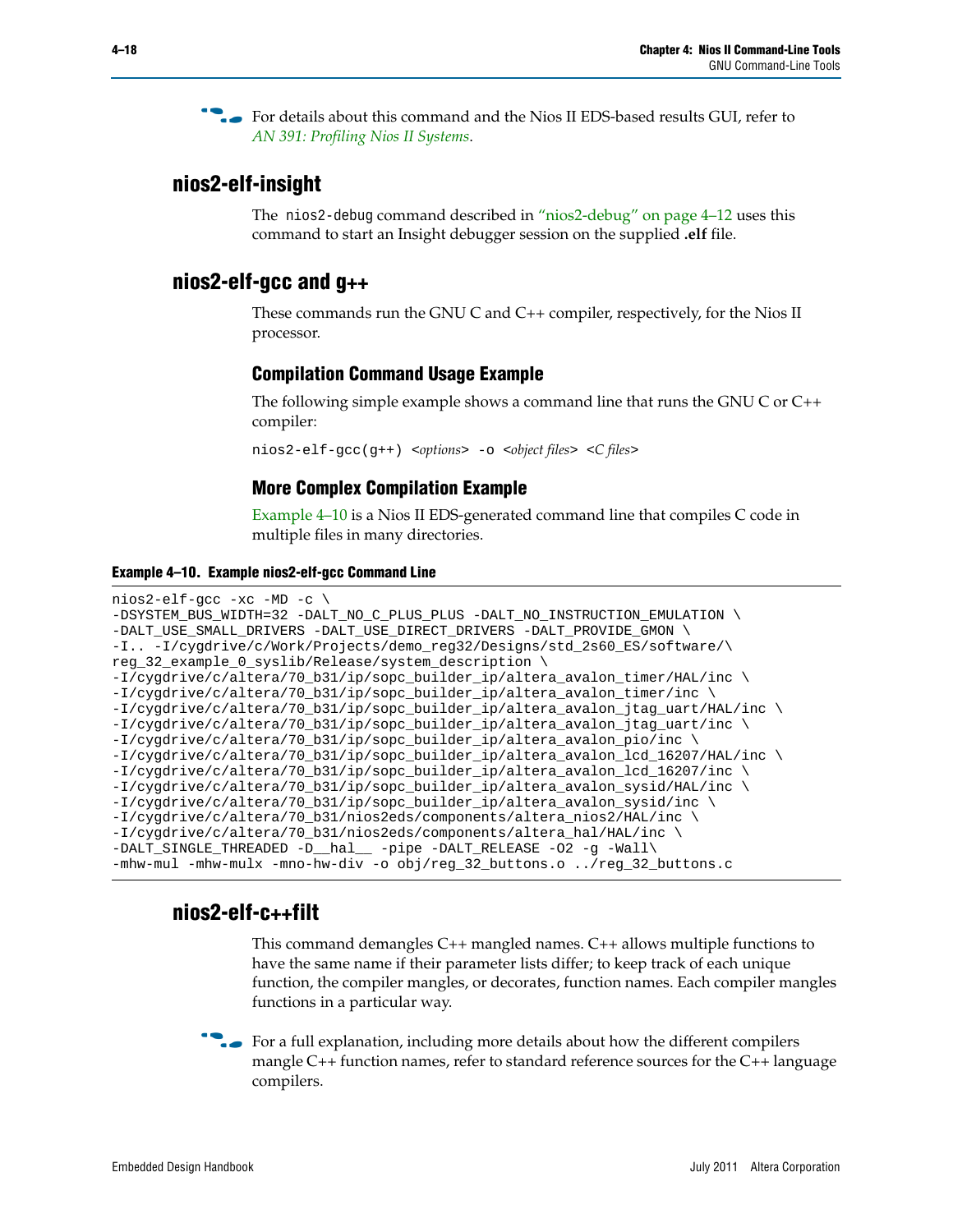#### **nios2-elf-c++filt Usage Example**

To display the original, demangled function name that corresponds to a particular symbol name, you can type the following command:

nios2-elf-c++filt -n <*symbol name*> r

For example,

 $nios2-elf-c++filt -n _Z11my_function \leftrightarrow$ 

### **More Complex nios2-elf-c++filt Example**

The following example command line causes the display of all demangled function names in an entire file:

nios2-elf-strings <*file*>.elf | grep ^\_Z | nios2-elf-c++filt -n

In this example, the nios2-elf-strings operation outputs all strings in the **.elf** file. This output is piped to a grep operation that identifies all strings beginning with \_Z. (GCC always prepends mangled function names with \_Z). The output of the grep command is piped to a nios2-elf-c++filt command. The result is a list of all demangled functions in a GCC C++ **.elf** file.

### <span id="page-18-0"></span>**nios2-elf-nm**

This command list the symbols in a **.elf** file.

#### **nios2-elf-nm Usage Example**

The following two simple examples illustrate the use of the nios2-elf-nm command:

- nios2-elf-nm <project>.elf ←
- nios2-elf-nm <project>.elf | sort -n ←

#### **More Complex nios2-elf-nm Example**

To generate a list of symbols from your **.elf** file in ascending address order, use the following command:

nios2-elf-nm <*project*>.elf | sort -n > <*project*>.elf.nm

The <*project*>**.elf.nm** file contains all of the symbols in your executable file, listed in ascending address order. In this example, the nios2-elf-nm command creates the symbol list. In this text list, each symbol's address is the first field in a new line. The -n option for the sort command specifies that the symbols be sorted by address in numerical order instead of the default alphabetical order.

#### **nios2-elf-objcopy**

Use this command to copy from one binary object format to another, optionally changing the binary data in the process.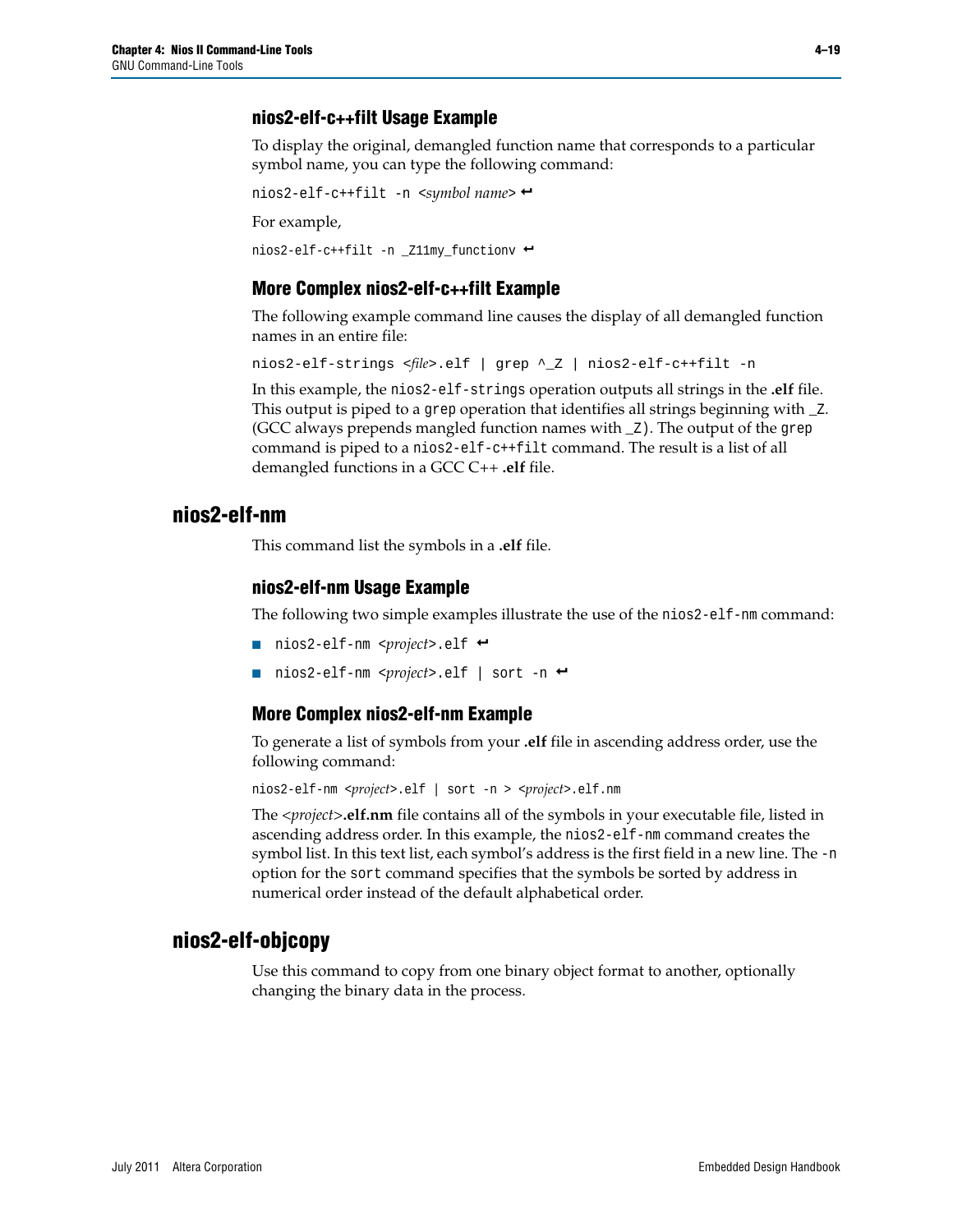Though typical usage converts from or to ELF files, the objcopy command is not restricted to conversions from or to ELF files. You can use this command to convert from, and to, any of the formats listed in Table 4–3.

**Table 4–3. -objcopy Binary Formats**

| <b>Command</b><br>$($ -objcopy)    | <b>Comments</b>                                                                                     |
|------------------------------------|-----------------------------------------------------------------------------------------------------|
| elf32-littlenios2.<br>elf32-little | Header little endian, data little endian, the default and most commonly used<br>format              |
| elf32-bignios2,<br>elf32-big       | Header big endian, data big endian                                                                  |
| srec                               | S-Record (SREC) output format                                                                       |
| symbolsrec                         | SREC format with all symbols listed in the file header, preceding the SREC data                     |
| tekhex                             | Tektronix hexadecimal (TekHex) format                                                               |
| binary                             | Raw binary format<br>Useful for creating binary images for storage in flash on your embedded system |
| ihex                               | Intel hexadecimal (ihex) format                                                                     |

**follow** You can obtain information about the TekHex, ihex, and other text-based binary representation file formats on the World Wide Web. As of the initial publication of this handbook, you can refer to the [www.sbprojects.com](http://www.sbprojects.com) knowledge-base entry on file formats.

#### **nios2-elf-objcopy Usage Example**

To create an SREC file from an ELF file, use the following command:

nios2-elf-objcopy –O srec <*project*>.elf <*project*>.srec

ELF is the assumed binary format if none is listed. For information about how to specify a different binary format, in a Nios II command shell, type the following command:

```
nios2-elf-objcopy --help ←
```
### <span id="page-19-0"></span>**nios2-elf-objdump**

Use this command to display information about the object file, usually an ELF file.

The nios2-elf-objdump command supports all of the binary formats that the nios2 elf-objcopy command supports, but ELF is the only format that produces useful output for all command-line options.

#### **nios2-elf-objdump Usage Description**

The Nios II EDS uses the following command line to generate object dump files:

nios2-elf-objdump -D -S -x <*project*>.elf > <*project*>.elf.objdump

### **nios2-elf-ranlib**

Calling nios2-elf-ranlib is equivalent to calling nios2-elf-ar with the -s option (nios2-elf-ar -s).